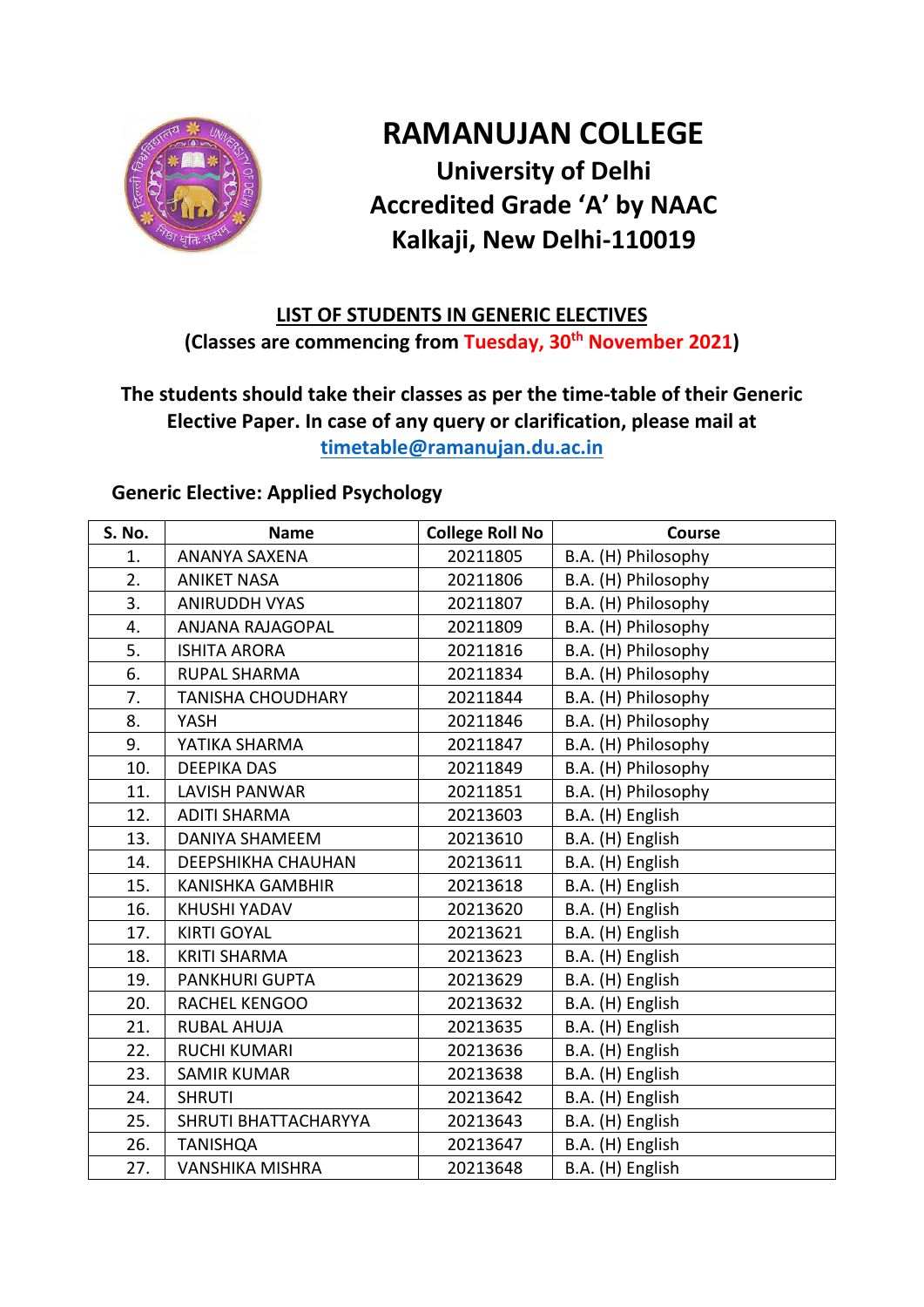| 28. | <b>VIDHI MALIK</b>        | 20213649 | B.A. (H) English                |
|-----|---------------------------|----------|---------------------------------|
| 29. | <b>ISHAAN SEHGAL</b>      | 20213653 | B.A. (H) English                |
| 30. | <b>AARTI BHATT</b>        | 20213802 | B.A. (H) Political Science      |
| 31. | <b>ABHIJEET BERIYA</b>    | 20213804 | B.A. (H) Political Science      |
| 32. | <b>BHUMIKA GULATI</b>     | 20213817 | B.A. (H) Political Science      |
| 33. | <b>BIMAL PATHAK</b>       | 20213818 | B.A. (H) Political Science      |
| 34. | <b>ISHIKKA</b>            | 20213825 | B.A. (H) Political Science      |
| 35. | <b>NANDINI TAANK</b>      | 20213833 | B.A. (H) Political Science      |
| 36. | <b>OJASWINI CHOUHAN</b>   | 20213835 | B.A. (H) Political Science      |
| 37. | PRACHI DAS                | 20213837 | B.A. (H) Political Science      |
| 38. | RISHABH KUMAR SHARMA      | 20213843 | B.A. (H) Political Science      |
| 39. | SANJAY                    | 20213847 | B.A. (H) Political Science      |
| 40. | SONU                      | 20213852 | B.A. (H) Political Science      |
| 41. | <b>VIBHA KUMARI</b>       | 20213861 | B.A. (H) Political Science      |
| 42. | <b>NAGMA PARVEEN</b>      | 20213863 | B.A. (H) Political Science      |
| 43. | <b>ALANKRITA MISHRA</b>   | 20214003 | B.Sc. (H) Environmental Science |
| 44. | <b>ANIKAIT SRIVASTAVA</b> | 20214004 | B.Sc. (H) Environmental Science |
| 45. | <b>ANUKUL GUPTA</b>       | 20214005 | B.Sc. (H) Environmental Science |
| 46. | <b>ASHWIN JAYAKUMAR</b>   | 20214006 | B.Sc. (H) Environmental Science |
| 47. | <b>BHAVYA BHARDWAJ</b>    | 20214007 | B.Sc. (H) Environmental Science |
| 48. | <b>DIVANSHU</b>           | 20214008 | B.Sc. (H) Environmental Science |
| 49. | <b>JITIN SHARMA</b>       | 20214010 | B.Sc. (H) Environmental Science |
| 50. | KHUSHI RAGHVENDRA JHA     | 20214011 | B.Sc. (H) Environmental Science |
| 51. | <b>MUSKAN</b>             | 20214012 | B.Sc. (H) Environmental Science |
| 52. | <b>NABIHA ASHRAF</b>      | 20214013 | B.Sc. (H) Environmental Science |
| 53. | <b>SPARSH SAXENA</b>      | 20214021 | B.Sc. (H) Environmental Science |
| 54. | <b>SREYAS SIJU</b>        | 20214022 | B.Sc. (H) Environmental Science |
| 55. | RINZEN                    | 20214028 | B.Sc. (H) Environmental Science |

#### **Generic Elective: Commerce**

| <b>S. No.</b> | <b>Name</b>            | <b>College Roll No</b> | <b>Course</b>      |
|---------------|------------------------|------------------------|--------------------|
| 1.            | <b>MOHAMMAD MAKBUN</b> | 20212913               | B.A. (H) Economics |
| 2.            | AASHIMA SUDAN          | 20212301               | <b>BMS</b>         |
| 3.            | <b>AGRIM GAUTAM</b>    | 20212303               | <b>BMS</b>         |
| 4.            | AKANKSHA CHOUDHARY     | 20212304               | <b>BMS</b>         |
| 5.            | <b>AKSH GUPTA</b>      | 20212305               | <b>BMS</b>         |
| 6.            | <b>ANIKET NAGAR</b>    | 20212307               | <b>BMS</b>         |
| 7.            | ANUJ AGGARWAL          | 20212309               | <b>BMS</b>         |
| 8.            | ARMAAN JANGRA          | 20212310               | <b>BMS</b>         |
| 9.            | <b>ARNAV KHANTWAL</b>  | 20212311               | <b>BMS</b>         |
| 10.           | <b>ARYAN ARORA</b>     | 20212314               | <b>BMS</b>         |
| 11.           | <b>ARYAN GUPTA</b>     | 20212315               | <b>BMS</b>         |
| 12.           | <b>ARYAN KUMAR</b>     | 20212316               | <b>BMS</b>         |
| 13.           | <b>AYUSH RAJ</b>       | 20212317               | <b>BMS</b>         |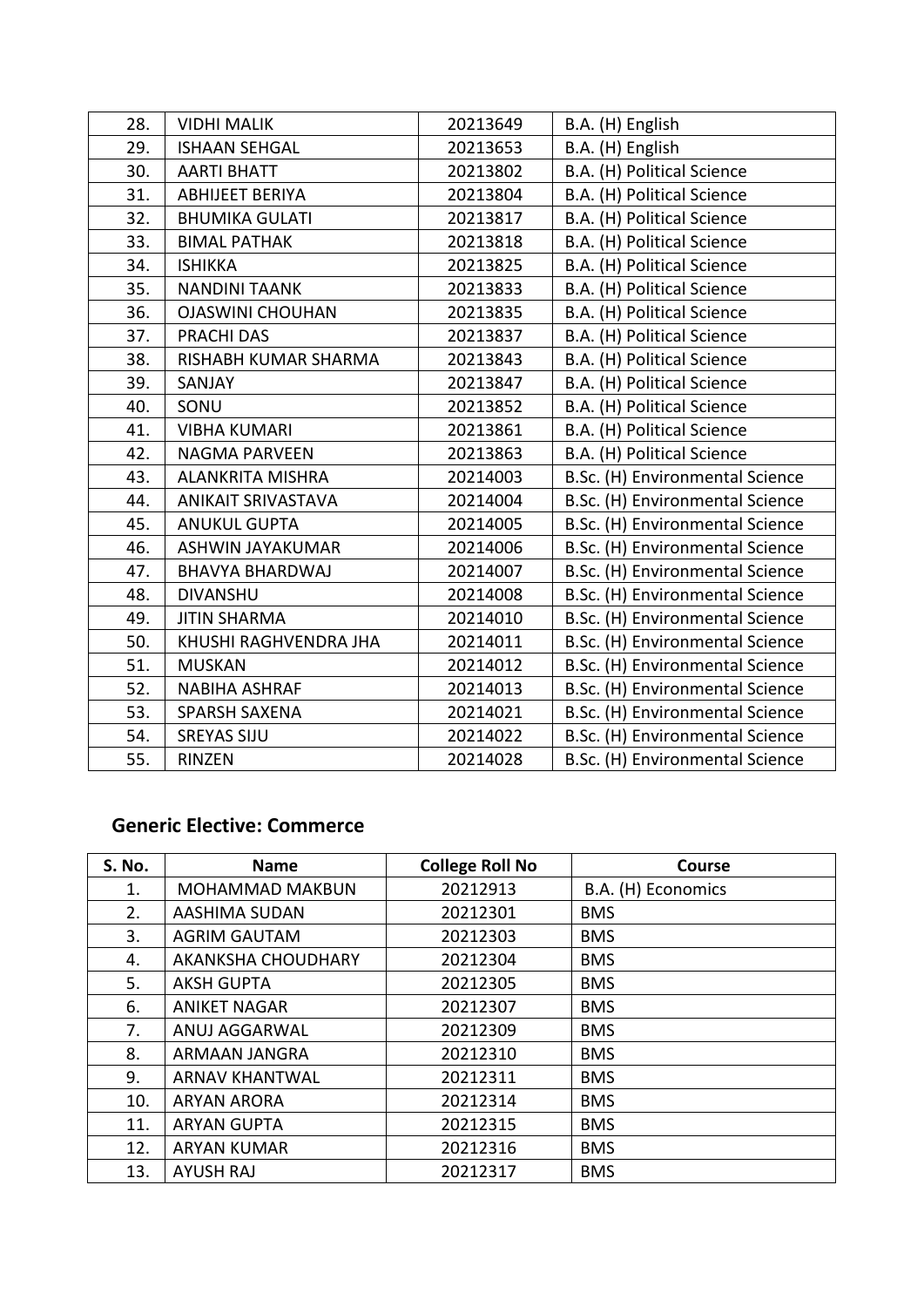| 14. | <b>BHAVYA GOEL</b>           | 20212318 | <b>BMS</b> |
|-----|------------------------------|----------|------------|
| 15. | DANIKA AGGARWAL              | 20212320 | <b>BMS</b> |
| 16. | <b>DHRUV GARG</b>            | 20212321 | <b>BMS</b> |
| 17. | DISHANT KUMAR YADAV          | 20212322 | <b>BMS</b> |
| 18. | <b>GAURAV SURYAVANSHI</b>    | 20212323 | <b>BMS</b> |
| 19. | <b>HAARDIQ CHOUDHARY</b>     | 20212324 | <b>BMS</b> |
| 20. | <b>HIMANK JANGID</b>         | 20212325 | <b>BMS</b> |
| 21. | HIMANSHU CHAUHAN             | 20212326 | <b>BMS</b> |
| 22. | <b>HRIDAY BABEL</b>          | 20212327 | <b>BMS</b> |
| 23. | <b>JIVESH VEDWAL</b>         | 20212329 | <b>BMS</b> |
| 24. | <b>KRISHA KHURANA</b>        | 20212330 | <b>BMS</b> |
| 25. | <b>MAYANK JOSHI</b>          | 20212332 | <b>BMS</b> |
| 26. | <b>NAMAN GARG</b>            | 20212333 | <b>BMS</b> |
| 27. | RAGHAV AGSTAM                | 20212334 | <b>BMS</b> |
| 28. | <b>RAGHAV CHUGH</b>          | 20212335 | <b>BMS</b> |
| 29. | <b>RAHUL SHAW</b>            | 20212336 | <b>BMS</b> |
| 30. | <b>RAMANDEEP KAUR</b>        | 20212337 | <b>BMS</b> |
| 31. | RAVIKANT BHARGAVA            | 20212338 | <b>BMS</b> |
| 32. | <b>RISHITA GARG</b>          | 20212339 | <b>BMS</b> |
| 33. | <b>ROHIT KUNKAL</b>          | 20212340 | <b>BMS</b> |
| 34. | SAHIL SINGH YADAV            | 20212341 | <b>BMS</b> |
| 35. | <b>SAJAG CHAKMA</b>          | 20212342 | <b>BMS</b> |
| 36. | SANDEEP                      | 20212344 | <b>BMS</b> |
| 37. | SARTHAK MALHOTRA             | 20212345 | <b>BMS</b> |
| 38. | <b>TANNU DUHAN</b>           | 20212346 | <b>BMS</b> |
| 39. | UTKARSH KAPSIMAY             | 20212349 | <b>BMS</b> |
| 40. | <b>VASUDEV YADAV</b>         | 20212350 | <b>BMS</b> |
| 41. | <b>VEDANT SINGH</b>          | 20212351 | <b>BMS</b> |
| 42. | <b>VIDUSHI NAMDEV</b>        | 20212352 | <b>BMS</b> |
| 43. | <b>AASTIK RANA</b>           | 20212353 | <b>BMS</b> |
| 44. | <b>AMAN SUREN</b>            | 20212354 | <b>BMS</b> |
| 45. | DEBA PRASAD KIRTANIA         | 20212355 | <b>BMS</b> |
| 46. | <b>GAURAANG GUPTA</b>        | 20212356 | <b>BMS</b> |
| 47. | <b>HARDIK GUPTA</b>          | 20212357 | <b>BMS</b> |
| 48. | <b>MANIT JAIN</b>            | 20212358 | <b>BMS</b> |
| 49. | <b>NIKHIL GUPTA</b>          | 20212359 | <b>BMS</b> |
| 50. | <b>SACHIN NAINIWAL</b>       | 20212361 | <b>BMS</b> |
| 51. | SANISHT MUKESH JAJORIA       | 20212362 | <b>BMS</b> |
| 52. | <b>SANYA GUPTA</b>           | 20212363 | <b>BMS</b> |
| 53. | <b>SNEHAL SUBUDHI</b>        | 20212364 | <b>BMS</b> |
| 54. | <b>VISHESH K SURYAVANSHI</b> | 20212365 | <b>BMS</b> |
| 55. | <b>ANKIT JAISWAL</b>         | 20212366 | <b>BMS</b> |
|     | <b>MAYANK MANISH</b>         |          |            |
| 56. | <b>KACHHWAHA</b>             | 20212367 | <b>BMS</b> |
| 57. | PARAS GUPTA                  | 20212368 | <b>BMS</b> |
| 58. | <b>SUSMI MALL</b>            | 20212369 | <b>BMS</b> |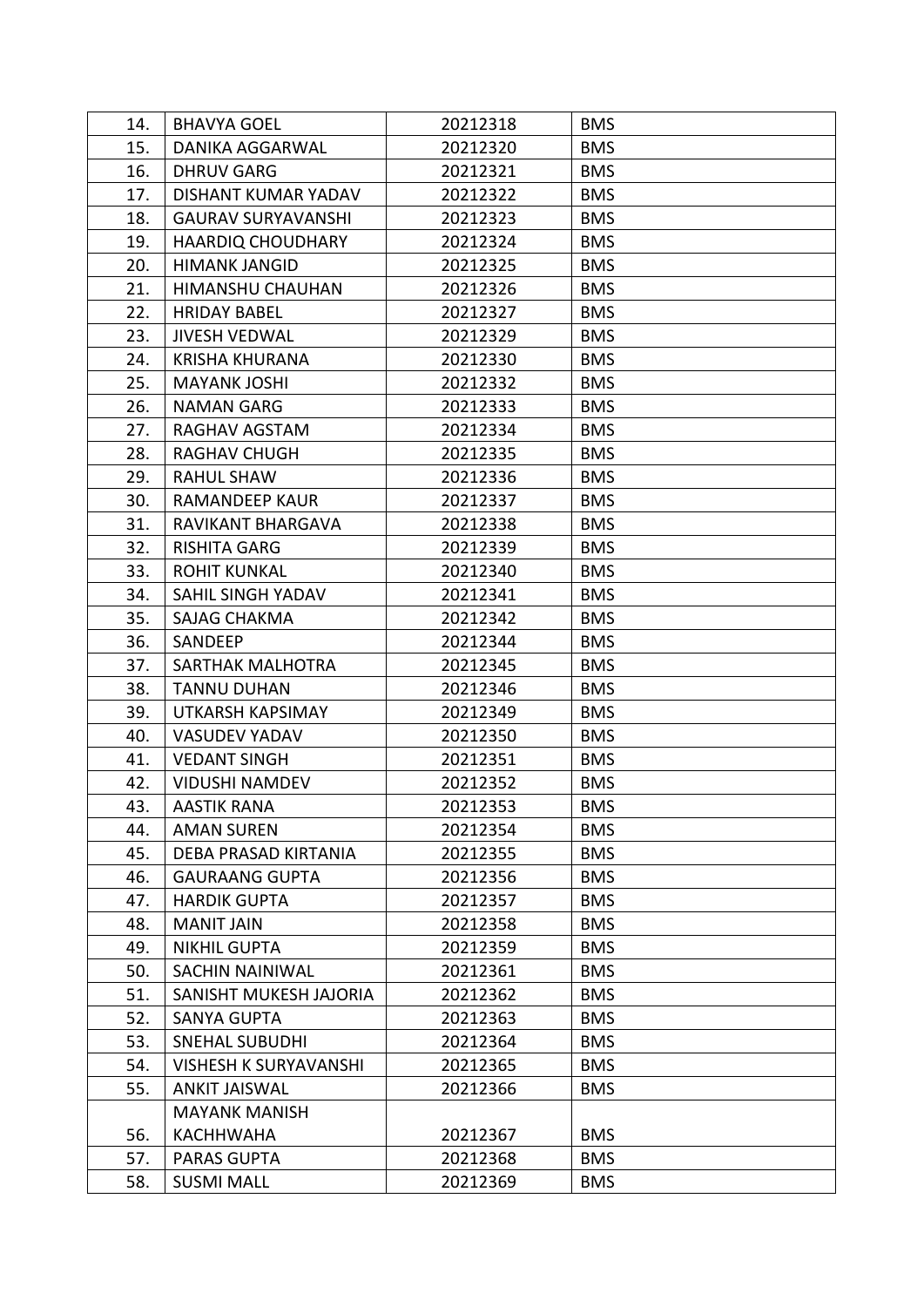# **Generic Elective: Computer Science**

| S. No. | <b>Name</b>             | <b>College Roll No</b> | Course                |
|--------|-------------------------|------------------------|-----------------------|
| 1.     | <b>ABHINAV</b>          | 20211003               | B.Sc. (H) Mathematics |
| 2.     | <b>ADHISHWAR MISHRA</b> | 20211007               | B.Sc. (H) Mathematics |
| 3.     | <b>ANIRUDH SAXENA</b>   | 20211013               | B.Sc. (H) Mathematics |
| 4.     | <b>ANKUR KUMAR</b>      | 20211015               | B.Sc. (H) Mathematics |
| 5.     | <b>ANUJ DWIVEDI</b>     | 20211016               | B.Sc. (H) Mathematics |
| 6.     | <b>ARYAN UPADHYAY</b>   | 20211018               | B.Sc. (H) Mathematics |
| 7.     | <b>AYUSH SAHA</b>       | 20211021               | B.Sc. (H) Mathematics |
| 8.     | <b>DEV GOYAL</b>        | 20211031               | B.Sc. (H) Mathematics |
| 9.     | <b>DHRITI MAURYA</b>    | 20211033               | B.Sc. (H) Mathematics |
| 10.    | <b>GAURAV KUMAR</b>     | 20211035               | B.Sc. (H) Mathematics |
| 11.    | <b>KAJAL</b>            | 20211040               | B.Sc. (H) Mathematics |
| 12.    | <b>KASHISH SINGHAL</b>  | 20211045               | B.Sc. (H) Mathematics |
| 13.    | <b>KHUSHBOO</b>         | 20211046               | B.Sc. (H) Mathematics |
| 14.    | <b>MANEESH KUMAR</b>    | 20211051               | B.Sc. (H) Mathematics |
| 15.    | <b>MEGHA</b>            | 20211053               | B.Sc. (H) Mathematics |
| 16.    | NIKITA CHOUDHARY        | 20211055               | B.Sc. (H) Mathematics |
| 17.    | <b>OM PRAKASH</b>       | 20211056               | B.Sc. (H) Mathematics |
| 18.    | PANKAJ KUMAR PATRA      | 20211057               | B.Sc. (H) Mathematics |
| 19.    | PRACHI MITTAL           | 20211061               | B.Sc. (H) Mathematics |
| 20.    | PRAVAL PRATAP SINGH     | 20211062               | B.Sc. (H) Mathematics |
| 21.    | RAHUL NARNAULIYA        | 20211063               | B.Sc. (H) Mathematics |
| 22.    | <b>RANBIR</b>           | 20211065               | B.Sc. (H) Mathematics |
| 23.    | <b>RIYA TANEJA</b>      | 20211067               | B.Sc. (H) Mathematics |
| 24.    | ROHAN KUMAR THAKUR      | 20211068               | B.Sc. (H) Mathematics |
| 25.    | SAURABH UPADHYAY        | 20211071               | B.Sc. (H) Mathematics |
| 26.    | <b>SHIVANG BHATIA</b>   | 20211073               | B.Sc. (H) Mathematics |
| 27.    | <b>SHIVANI</b>          | 20211074               | B.Sc. (H) Mathematics |
| 28.    | <b>SHUBHAM YADAV</b>    | 20211079               | B.Sc. (H) Mathematics |
| 29.    | <b>SWASTIKA</b>         | 20211080               | B.Sc. (H) Mathematics |
| 30.    | <b>SWATI</b>            | 20211081               | B.Sc. (H) Mathematics |
| 31.    | <b>SYON CHUGH</b>       | 20211083               | B.Sc. (H) Mathematics |
| 32.    | <b>TUBHYAM JAIN</b>     | 20211087               | B.Sc. (H) Mathematics |
| 33.    | <b>VIKASH MEENA</b>     | 20211089               | B.Sc. (H) Mathematics |
| 34.    | YASHIKA MALHOTRA        | 20211092               | B.Sc. (H) Mathematics |
| 35.    | <b>FAIZAN AHMAD</b>     | 20211093               | B.Sc. (H) Mathematics |
| 36.    | KALYANI KUMARI          | 20211094               | B.Sc. (H) Mathematics |
| 37.    | AARADHYA ARNEJA         | 20211201               | B.Sc. (H) Statistics  |
| 38.    | <b>ADITI AGARWAL</b>    | 20211202               | B.Sc. (H) Statistics  |
| 39.    | ADITYA JAISWAL          | 20211203               | B.Sc. (H) Statistics  |
| 40.    | <b>AHLAD VARANASI</b>   | 20211205               | B.Sc. (H) Statistics  |
| 41.    | <b>ANSHITA MANGLIK</b>  | 20211207               | B.Sc. (H) Statistics  |
| 42.    | <b>ASHOK AGGARWAL</b>   | 20211209               | B.Sc. (H) Statistics  |
| 43.    | AYAN HAMID              | 20211210               | B.Sc. (H) Statistics  |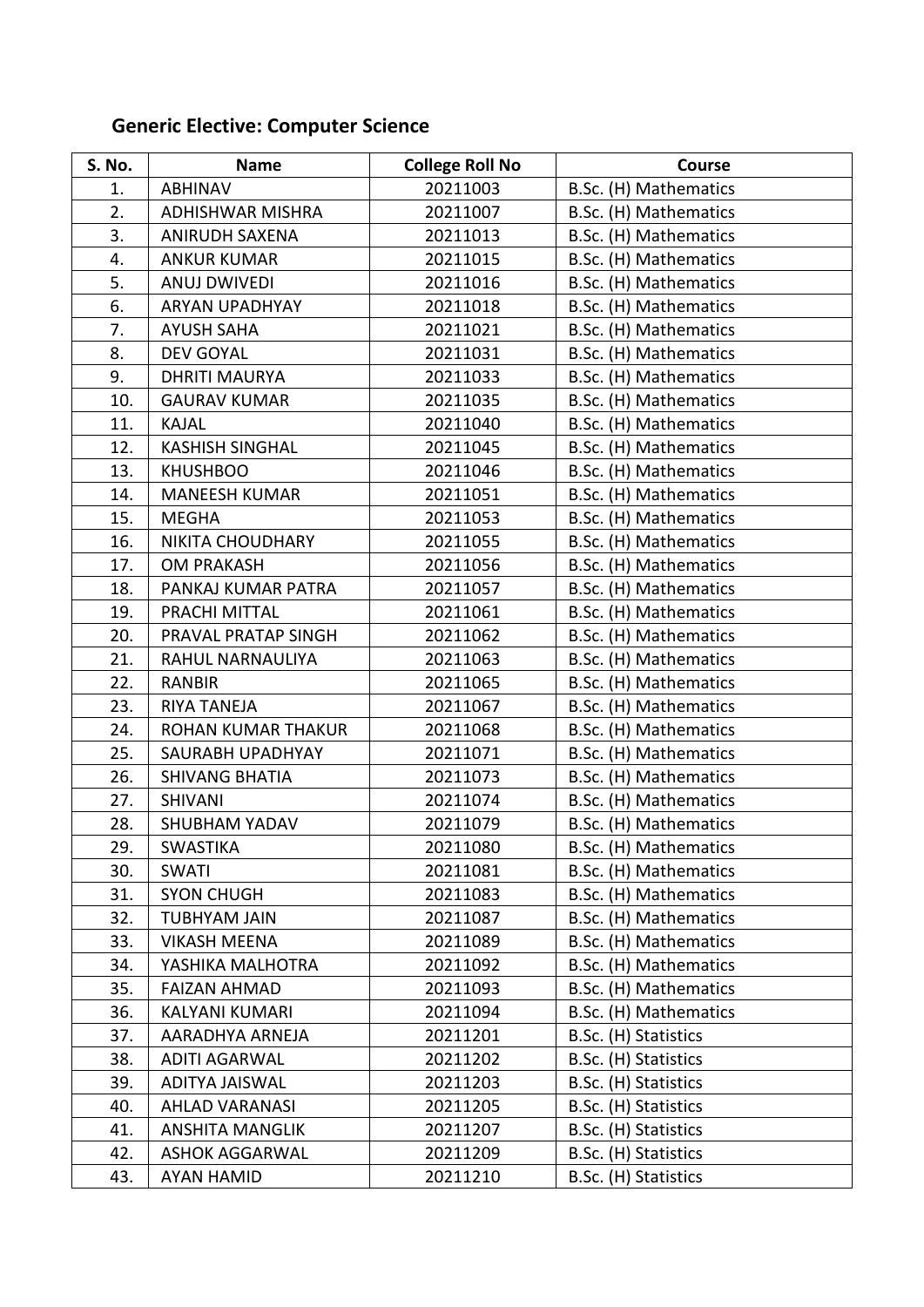| 44. | <b>AYUSH SHARMA</b>       | 20211211 | B.Sc. (H) Statistics |
|-----|---------------------------|----------|----------------------|
| 45. | <b>GAGAN AHARWAL</b>      | 20211217 | B.Sc. (H) Statistics |
| 46. | <b>GAURISH SEHGAL</b>     | 20211218 | B.Sc. (H) Statistics |
| 47. | <b>GRANTH</b>             | 20211219 | B.Sc. (H) Statistics |
| 48. | <b>JATIN ARORA</b>        | 20211221 | B.Sc. (H) Statistics |
| 49. | <b>JOPHINA JOHNSON</b>    | 20211223 | B.Sc. (H) Statistics |
| 50. | <b>KANAK GUPTA</b>        | 20211224 | B.Sc. (H) Statistics |
|     | <b>KAUSHANG</b>           |          |                      |
| 51. | <b>CHITTRANSHI</b>        | 20211225 | B.Sc. (H) Statistics |
| 52. | KHUSHI MANCHANDA          | 20211226 | B.Sc. (H) Statistics |
| 53. | <b>NAMITA MAWAI</b>       | 20211228 | B.Sc. (H) Statistics |
| 54. | PARTH DHAWAN              | 20211229 | B.Sc. (H) Statistics |
| 55. | PRACHI RANA               | 20211230 | B.Sc. (H) Statistics |
| 56. | PRAGYA GUPTA              | 20211231 | B.Sc. (H) Statistics |
| 57. | RACHITA VOHRA             | 20211233 | B.Sc. (H) Statistics |
| 58. | RADHIKA DHAMA             | 20211234 | B.Sc. (H) Statistics |
| 59. | RITIKA ARORA              | 20211236 | B.Sc. (H) Statistics |
| 60. | <b>RITU RANI</b>          | 20211237 | B.Sc. (H) Statistics |
|     | <b>SAURABH KUMAR</b>      |          |                      |
| 61. | <b>JAISWAL</b>            | 20211238 | B.Sc. (H) Statistics |
| 62. | YUVRAJ SINGH              | 20211241 | B.Sc. (H) Statistics |
|     | <b>ARJUN PRATAP</b>       |          |                      |
| 63. | AGGARWAL                  | 20211242 | B.Sc. (H) Statistics |
| 64. | RASHIKA ARORA             | 20211244 | B.Sc. (H) Statistics |
| 65. | <b>SUYASH NEGI</b>        | 20211246 | B.Sc. (H) Statistics |
| 66. | RAGHVENDRA CHOUBEY        | 20211248 | B.Sc. (H) Statistics |
| 67. | <b>STUTI JAIN</b>         | 20212001 | B.Com. (H)           |
| 68. | <b>AADITYA KUMAR</b>      | 20212002 | B.Com. (H)           |
| 69. | <b>AARTI MAIDWAR</b>      | 20212003 | B.Com. (H)           |
| 70. | ANJALI                    | 20212012 | B.Com. (H)           |
| 71. | <b>AYUSHI DWIVEDI</b>     | 20212026 | $B.Com.$ (H)         |
| 72. | <b>BHAVIK JAIN</b>        | 20212028 | $B.Com.$ (H)         |
| 73. | <b>BHUWANDEEP SINGH</b>   | 20212030 | $B.Com.$ (H)         |
| 74. | <b>HEMANT SINGH</b>       | 20212053 | $B.Com.$ (H)         |
| 75. | <b>MADHU SHARMA</b>       | 20212070 | $B.$ Com. $(H)$      |
| 76. | PRACHI ANAND              | 20212093 | $B.Com.$ (H)         |
| 77. | SANYA YADAV               | 20212123 | $B.Com.$ (H)         |
| 78. | <b>VAIBHAV VERMA</b>      | 20212151 | $B.Com.$ (H)         |
| 79. | <b>VANSHIKA SINGH</b>     | 20212153 | $B.Com.$ (H)         |
| 80. | <b>ANKUSH KUMAR</b>       | 20212163 | $B.Com.$ (H)         |
| 81. | <b>HRITIK KANOJIA</b>     | 20212169 | $B.Com.$ (H)         |
| 82. | <b>KRISHI NIKUNJ SHAH</b> | 20212172 | B.Com. (H)           |
| 83. | <b>TAMIS KAUSHAL</b>      | 20212185 | B.Com. (H)           |
| 84. | ANOUSHA SINGH             | 20212903 | B.A. (H) Economics   |
| 85. | <b>LAKSHIT SONI</b>       | 20212909 | B.A. (H) Economics   |
| 86. | <b>NIPUN PAL</b>          | 20212914 | B.A. (H) Economics   |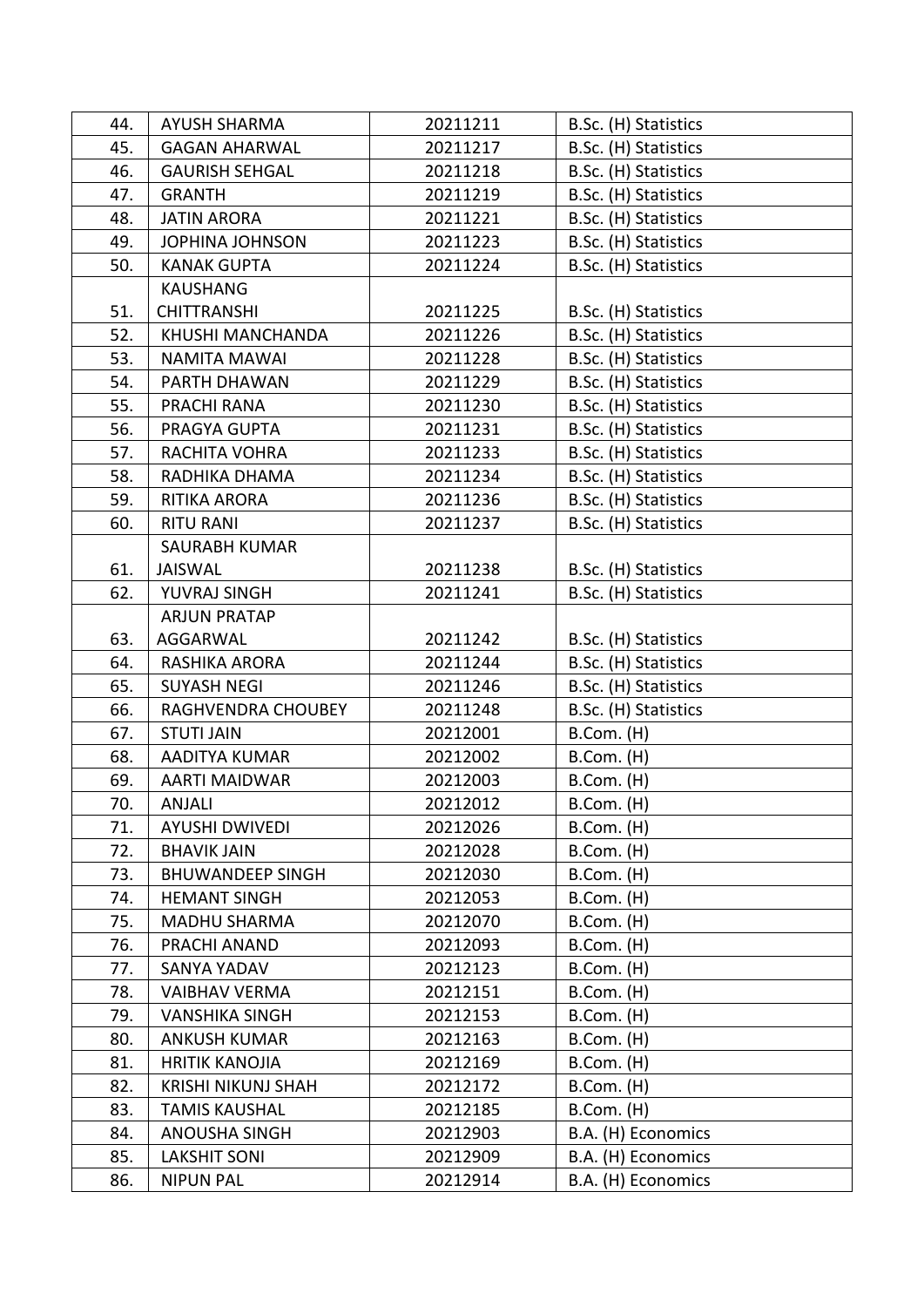| 87. | <b>SUKRITI SHARMA</b>    | 20212922 | B.A. (H) Economics              |
|-----|--------------------------|----------|---------------------------------|
| 88. | <b>VRINDA GUPTA</b>      | 20212924 | B.A. (H) Economics              |
| 89. | <b>AAKANKSHA CHAUBEY</b> | 20214001 | B.Sc. (H) Environmental Science |
| 90. | PRIYA CHOUDHARY          | 20214015 | B.Sc. (H) Environmental Science |
| 91. | <b>SOMIL SAHU</b>        | 20214019 | B.Sc. (H) Environmental Science |
| 92. | <b>SOUMYA ROUT</b>       | 20214020 | B.Sc. (H) Environmental Science |
| 93. | <b>RUDRAKSH KASANA</b>   | 20214026 | B.Sc. (H) Environmental Science |

### **Generic Elective: Economics**

### **Section-1:**

| S. No. | <b>Name</b>                | <b>College Roll No</b> | <b>Course</b>               |
|--------|----------------------------|------------------------|-----------------------------|
| 1.     | <b>AKSHAY BHADAURIA</b>    | 20211009               | B.Sc. (H) Mathematics       |
| 2.     | <b>AMAN RAI</b>            | 20211012               | B.Sc. (H) Mathematics       |
| 3.     | <b>ATUL</b>                | 20211019               | B.Sc. (H) Mathematics       |
| 4.     | <b>BHAGVAN SINGH MEENA</b> | 20211022               | B.Sc. (H) Mathematics       |
| 5.     | <b>BHASKAR TRIPATHI</b>    | 20211023               | B.Sc. (H) Mathematics       |
| 6.     | <b>DEEPIKA</b>             | 20211029               | B.Sc. (H) Mathematics       |
| 7.     | <b>EVA MUKHERJEE</b>       | 20211034               | B.Sc. (H) Mathematics       |
| 8.     | HIMANSHU SUHAG             | 20211037               | B.Sc. (H) Mathematics       |
| 9.     | <b>KARTIK PATEL</b>        | 20211043               | B.Sc. (H) Mathematics       |
| 10.    | <b>KHUSHI GANGWAR</b>      | 20211047               | B.Sc. (H) Mathematics       |
| 11.    | <b>KHUSHI SHAHI</b>        | 20211048               | B.Sc. (H) Mathematics       |
| 12.    | <b>LAKSHAY KUMAR</b>       | 20211049               | B.Sc. (H) Mathematics       |
| 13.    | POUSHALI SANYAL            | 20211060               | B.Sc. (H) Mathematics       |
| 14.    | <b>SWATI MISHRA</b>        | 20211082               | B.Sc. (H) Mathematics       |
| 15.    | <b>TANNU</b>               | 20211084               | B.Sc. (H) Mathematics       |
| 16.    | <b>TANUJA JUYAL</b>        | 20211086               | B.Sc. (H) Mathematics       |
| 17.    | <b>VAIBHAV SHARMA</b>      | 20211088               | B.Sc. (H) Mathematics       |
| 18.    | <b>VARSHA SINGH</b>        | 20211095               | B.Sc. (H) Mathematics       |
| 19.    | <b>ALOK NANDAN</b>         | 20211206               | B.Sc. (H) Statistics        |
| 20.    | <b>ARUSHI BHATNAGAR</b>    | 20211208               | B.Sc. (H) Statistics        |
| 21.    | DIPANSHI KALRA             | 20211215               | B.Sc. (H) Statistics        |
| 22.    | <b>JAYESH RAI</b>          | 20211222               | B.Sc. (H) Statistics        |
| 23.    | <b>LAKSHITA KAUSHIK</b>    | 20211227               | B.Sc. (H) Statistics        |
| 24.    | <b>KHUSHI BHUTANI</b>      | 20211243               | B.Sc. (H) Statistics        |
| 25.    | <b>DEVANSH SINGH</b>       | 20211410               | B.Sc. (H) Computer Science  |
| 26.    | HIMANSHU RAWAT             | 20211417               | B.Sc. (H) Computer Science  |
| 27.    | <b>SHANKAR</b>             | 20211453               | B.Sc. (H) Computer Science  |
| 28.    | AASHNA NARULA              | 20211603               | B.A. (H) Applied Psychology |
| 29.    | <b>ANSHIKA SHARMA</b>      | 20211607               | B.A. (H) Applied Psychology |
| 30.    | <b>ANURAG CHAUHAN</b>      | 20211608               | B.A. (H) Applied Psychology |
| 31.    | <b>HANSIKA JAIN</b>        | 20211616               | B.A. (H) Applied Psychology |
| 32.    | HARSAHIBA KAUR             | 20211617               | B.A. (H) Applied Psychology |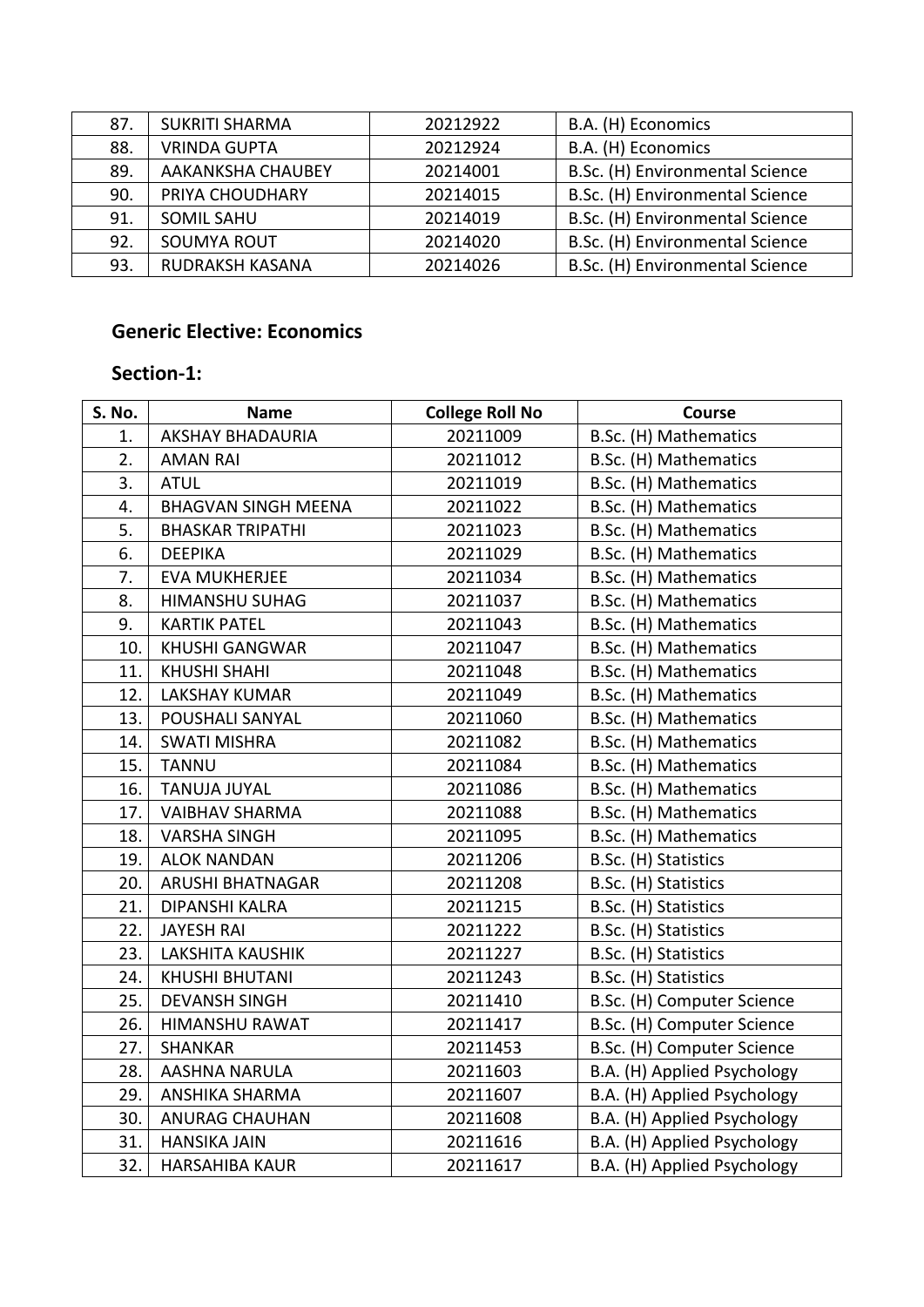| 33. | <b>HARSYNA SINGH</b>     | 20211618 | B.A. (H) Applied Psychology |
|-----|--------------------------|----------|-----------------------------|
| 34. | <b>KHUSHI YADAV</b>      | 20211619 | B.A. (H) Applied Psychology |
| 35. | SHAMBHAVI JHA            | 20211632 | B.A. (H) Applied Psychology |
| 36. | SOUMYA GULATI            | 20211635 | B.A. (H) Applied Psychology |
| 37. | <b>AREEN FATIMA</b>      | 20211641 | B.A. (H) Applied Psychology |
| 38. | <b>TANYA KAUR SAHDEV</b> | 20211647 | B.A. (H) Applied Psychology |
| 39. | <b>AAYUSH GIRI</b>       | 20211801 | B.A. (H) Philosophy         |
| 40. | <b>KAUSHAL KUMARI</b>    | 20211819 | B.A. (H) Philosophy         |
| 41. | <b>MAHI PRASAD</b>       | 20211823 | B.A. (H) Philosophy         |
| 42. | <b>NIVEDITA TIWARI</b>   | 20211824 | B.A. (H) Philosophy         |
| 43. | <b>SHIVAM KUMAR</b>      | 20211839 | B.A. (H) Philosophy         |
|     | <b>SUBHASH GANDHI</b>    |          |                             |
| 44. | <b>VEMIREDDI</b>         | 20211841 | B.A. (H) Philosophy         |
| 45. | <b>AARYA CHADHA</b>      | 20212004 | B.Com. (H)                  |
| 46. | AAYUSH JAISWAL           | 20212005 | B.Com. (H)                  |
| 47. | <b>ABHILASHA KUMARI</b>  | 20212006 | B.Com. (H)                  |
| 48. | <b>ALISHBA</b>           | 20212010 | $B.Com.$ (H)                |
| 49. | <b>AMEEN MUSTAFA</b>     | 20212011 | B.Com. (H)                  |
| 50. | <b>ANMOL KAINTH</b>      | 20212014 | $B.$ Com. $(H)$             |
| 51. | <b>ARJITA SINGH</b>      | 20212016 | B.Com. (H)                  |
| 52. | <b>ARKIN GUPTA</b>       | 20212017 | B.Com. (H)                  |
| 53. | <b>ARPIT MAHESHWARI</b>  | 20212018 | $B.Com.$ (H)                |
| 54. | <b>ASHIMA TANGRI</b>     | 20212021 | $B.$ Com. $(H)$             |
| 55. | <b>ASHISH KUMAR</b>      | 20212022 | B.Com. (H)                  |
| 56. | <b>AYUSH RAJ</b>         | 20212025 | $B.$ Com. $(H)$             |
| 57. | <b>B. MANASA</b>         | 20212027 | B.Com. (H)                  |
| 58. | <b>BHUMIKA SHARMA</b>    | 20212029 | $B.$ Com. $(H)$             |
| 59. | <b>CHETNA GARG</b>       | 20212031 | B.Com. (H)                  |
| 60. | <b>DEEPANSHU DAS</b>     | 20212033 | B.Com. (H)                  |
| 61. | <b>DIKSHA KAUL</b>       | 20212038 | $B.$ Com. $(H)$             |
| 62. | <b>DISHA</b>             | 20212039 | B.Com. (H)                  |
| 63. | <b>DISHA JAIN</b>        | 20212040 | B.Com. (H)                  |
| 64. | DIVY GIRI GOSWAMI        | 20212042 | B.Com. (H)                  |
| 65. | <b>DUSHYANT</b>          | 20212044 | B.Com. (H)                  |

### **Section-2:**

| <b>S. No.</b> | <b>Name</b>              | <b>College Roll No</b> | Course       |
|---------------|--------------------------|------------------------|--------------|
| 1.            | <b>GAURAV VED</b>        | 20212045               | $B.Com.$ (H) |
| 2.            | <b>HARISHREYAS VIJAY</b> | 20212048               | B.Com. (H)   |
| 3.            | <b>HARSH CHANDELA</b>    | 20212049               | B.Com. (H)   |
| 4.            | <b>HARSH GUPTA</b>       | 20212050               | B.Com. (H)   |
| 5.            | <b>HARSH VERMA</b>       | 20212051               | B.Com. (H)   |
| 6.            | <b>HARSHIT GOYAL</b>     | 20212052               | B.Com. (H)   |
| 7.            | <b>ISHITA BAJAJ</b>      | 20212056               | B.Com. (H)   |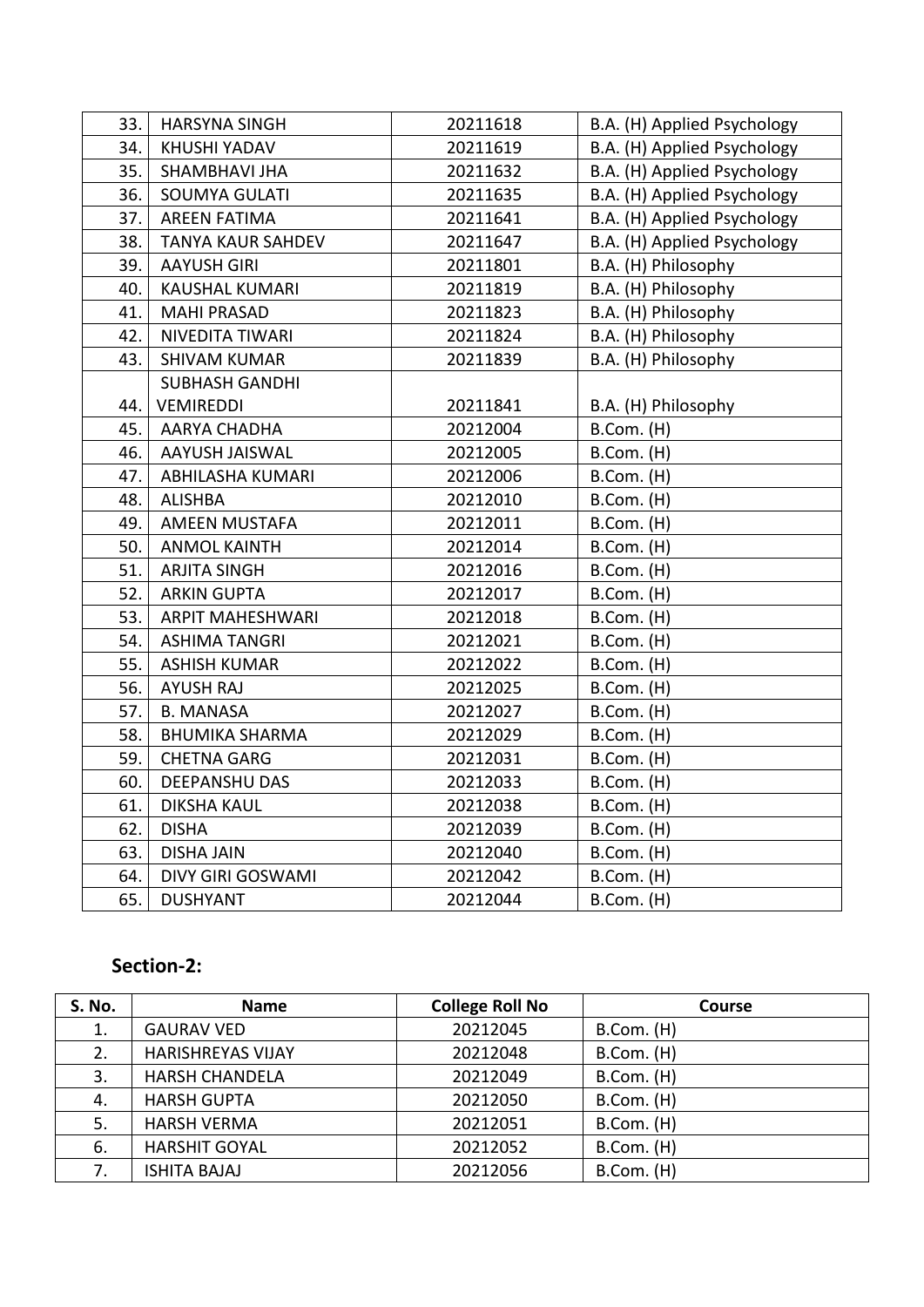| 8.  | <b>JASMI YADAV</b>       | 20212057 | B.Com. (H)      |
|-----|--------------------------|----------|-----------------|
| 9.  | <b>JATIN BHATI</b>       | 20212058 | B.Com. (H)      |
| 10. | <b>JUYEL MIRZA</b>       | 20212059 | B.Com. (H)      |
| 11. | <b>KANISHKA</b>          | 20212061 | B.Com. (H)      |
| 12. | <b>KARISHMA</b>          | 20212062 | $B.$ Com. $(H)$ |
| 13. | <b>KRITI BHATIA</b>      | 20212065 | $B.Com.$ (H)    |
| 14. | <b>LEHER MITRA</b>       | 20212067 | B.Com. (H)      |
| 15. | <b>LOVELY</b>            | 20212069 | $B.Com.$ (H)    |
| 16. | <b>MANAV VERMA</b>       | 20212072 | $B.Com.$ (H)    |
| 17. | <b>MANYA ARORA</b>       | 20212075 | $B.$ Com. $(H)$ |
| 18. | <b>MAYANK CHAUHAN</b>    | 20212076 | $B.$ Com. $(H)$ |
| 19. | <b>MD TOUHEED ANSARI</b> | 20212077 | $B.$ Com. $(H)$ |
| 20. | <b>MOHIT NIGAM</b>       | 20212081 | B.Com. (H)      |
| 21. | <b>MONIKA</b>            | 20212082 | B.Com. (H)      |
| 22. | <b>NAKSHATRA KANT</b>    | 20212085 | B.Com. (H)      |
| 23. | <b>NANCY AGARWAL</b>     | 20212086 | B.Com. (H)      |
| 24. | <b>PRACHI</b>            | 20212092 | B.Com. (H)      |
| 25. | PRAGYA SHARMA            | 20212094 | B.Com. (H)      |
| 26. | PRERNA JUNEJA            | 20212096 | B.Com. (H)      |
| 27. | PULKIT SHARMA            | 20212099 | $B.Com.$ (H)    |
| 28. | <b>RAGHAV GUPTA</b>      | 20212100 | B.Com. (H)      |
| 29. | <b>RAHUL NAGRA</b>       | 20212101 | B.Com. (H)      |
| 30. | RAJ                      | 20212102 | $B.$ Com. $(H)$ |
| 31. | RAJNANDINI NAYAK         | 20212104 | $B.Com.$ (H)    |
| 32. | <b>RAKESH KAR</b>        | 20212105 | $B.Com.$ (H)    |
| 33. | RAKSHITA KANCHAN         | 20212106 | B.Com. (H)      |
| 34. | <b>RISHAB YADAV</b>      | 20212107 | $B.Com.$ (H)    |
| 35. | RITIKA CHAUDHARY         | 20212109 | B.Com. (H)      |
| 36. | <b>ROHIT KUMAR</b>       | 20212111 | B.Com. (H)      |
| 37. | SAMEER SASHWAT           | 20212116 | B.Com. (H)      |
| 38. | SAMIKSHA CHAWLA          | 20212117 | B.Com. (H)      |
| 39. | <b>SANIA TALUJA</b>      | 20212119 | B.Com. (H)      |
| 40. | SANJANA                  | 20212121 | B.Com. (H)      |
| 41. | SARIKA KUMARI            | 20212124 | B.Com. (H)      |
| 42. | SHRADHA VERMA            | 20212129 | B.Com. (H)      |
| 43. | <b>SHRUTI SINGH</b>      | 20212130 | $B.$ Com. $(H)$ |
| 44. | <b>SNEHA UPRETI</b>      | 20212136 | B.Com. (H)      |
| 45. | <b>SONAL BIDHURI</b>     | 20212138 | B.Com. (H)      |
| 46. | <b>SUNNY</b>             | 20212143 | B.Com. (H)      |
| 47. | <b>TEENA BIDHURI</b>     | 20212148 | $B.Com.$ (H)    |
| 48. | <b>UBAIDULLAH SHAKIR</b> | 20212149 | $B.Com.$ (H)    |
| 49. | <b>UMANG JAIN</b>        | 20212150 | B.Com. (H)      |
| 50. | <b>VIDHI GUPTA</b>       | 20212155 | $B.Com.$ (H)    |
| 51. | YOGESH KUMAR             | 20212161 | $B.Com.$ (H)    |
| 52. | <b>ANCHAL KATHAIT</b>    | 20212162 | B.Com. (H)      |
| 53. | DEEPANSHI BANSAL         | 20212166 | $B.Com.$ (H)    |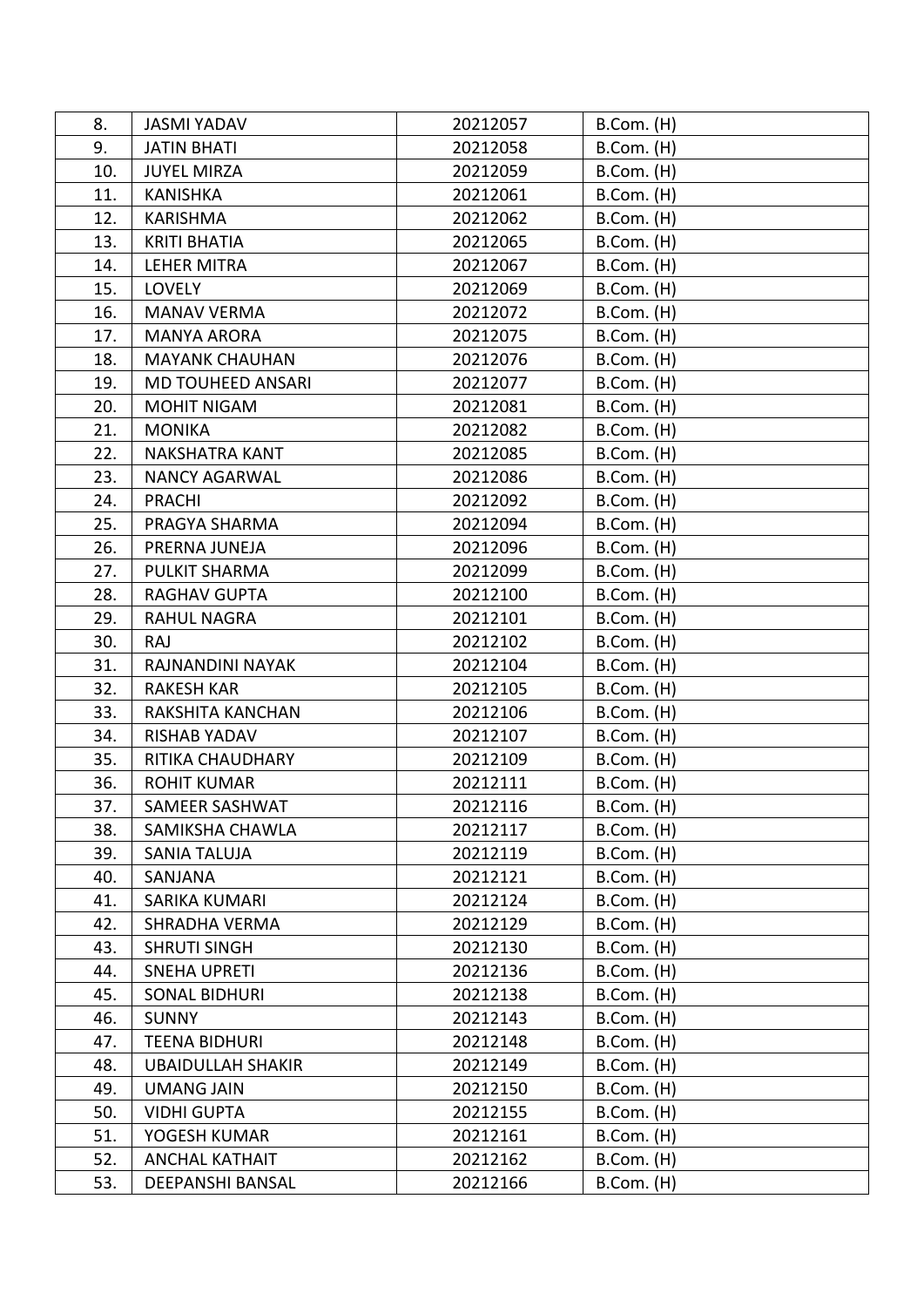| 54. | JAYANT VINAIK         | 20212171 | B.Com. (H)                      |
|-----|-----------------------|----------|---------------------------------|
| 55. | <b>MANSHI</b>         | 20212174 | B.Com. (H)                      |
| 56. | <b>MD ALAM</b>        | 20212176 | B.Com. (H)                      |
| 57. | <b>NIKHIL SINGH</b>   | 20212178 | B.Com. (H)                      |
| 58. | <b>RONIT HARIT</b>    | 20212180 | $B.Com.$ (H)                    |
| 59. | <b>SAKSHI</b>         | 20212181 | B.Com. (H)                      |
| 60. | <b>ADITYA CHANDRA</b> | 20214002 | B.Sc. (H) Environmental Science |
| 61. | DIVYANSHI AGARWAL     | 20214009 | B.Sc. (H) Environmental Science |
| 62. | <b>RIYA YADAV</b>     | 20214016 | B.Sc. (H) Environmental Science |
| 63. | PARMESHWAR            | 20214025 | B.Sc. (H) Environmental Science |

# **Generic Elective: English**

| S. No. | <b>Name</b>                 | <b>College Roll No</b> | Course                      |
|--------|-----------------------------|------------------------|-----------------------------|
| 1.     | <b>ADITYA SHANDILYA</b>     | 20211605               | B.A. (H) Applied Psychology |
| 2.     | APOORVA KUNWAR              | 20211609               | B.A. (H) Applied Psychology |
| 3.     | <b>ARPITA UPPAL</b>         | 20211610               | B.A. (H) Applied Psychology |
| 4.     | <b>FREYA MINZ</b>           | 20211615               | B.A. (H) Applied Psychology |
| 5.     | <b>KRATIKA ARIWAN</b>       | 20211620               | B.A. (H) Applied Psychology |
| 6.     | MADHURIMA MANDAL            | 20211622               | B.A. (H) Applied Psychology |
| 7.     | <b>MERRIN ANGELA MATHEW</b> | 20211623               | B.A. (H) Applied Psychology |
| 8.     | <b>PALAK GAUTAM</b>         | 20211624               | B.A. (H) Applied Psychology |
| 9.     | SARAH MARYAM                | 20211630               | B.A. (H) Applied Psychology |
| 10.    | <b>DIVVYA KOHLI</b>         | 20211643               | B.A. (H) Applied Psychology |
| 11.    | <b>HARSHA VARIER</b>        | 20211644               | B.A. (H) Applied Psychology |
| 12.    | <b>SUHANI KUMAR</b>         | 20211646               | B.A. (H) Applied Psychology |
| 13.    | <b>ABHISHEK NAYAK</b>       | 20211803               | B.A. (H) Philosophy         |
| 14.    | <b>JAHNAVI MISHRA</b>       | 20211817               | B.A. (H) Philosophy         |
| 15.    | <b>PALLAVI</b>              | 20211825               | B.A. (H) Philosophy         |
| 16.    | PARITOSH AWANA              | 20211826               | B.A. (H) Philosophy         |
| 17.    | PRANJUL SALUJA              | 20211827               | B.A. (H) Philosophy         |
| 18.    | <b>RUPALI SINGH</b>         | 20211835               | B.A. (H) Philosophy         |
| 19.    | <b>SAMBHAVI TRIPATHI</b>    | 20211837               | B.A. (H) Philosophy         |
| 20.    | <b>SHADAB AHMAD</b>         | 20211838               | B.A. (H) Philosophy         |
| 21.    | <b>TALARI SAI SHRAVYA</b>   | 20211843               | B.A. (H) Philosophy         |
| 22.    | <b>ABHISHEK KUMAR</b>       | 20213402               | B.A. (H) Hindi              |
| 23.    | <b>ANKIT KUMAR</b>          | 20213411               | B.A. (H) Hindi              |
| 24.    | ASHWANI SHARMA              | 20213414               | B.A. (H) Hindi              |
| 25.    | <b>MANISHA NAGARKOTI</b>    | 20213429               | B.A. (H) Hindi              |
| 26.    | <b>MEHAK CHOPRA</b>         | 20213430               | B.A. (H) Hindi              |
| 27.    | <b>MOHAK CHAUHAN</b>        | 20213431               | B.A. (H) Hindi              |
| 28.    | PAPIYA DUTTA                | 20213438               | B.A. (H) Hindi              |
| 29.    | <b>RAHUL KUMAR</b>          | 20213439               | B.A. (H) Hindi              |
| 30.    | <b>RITIK KUMAR</b>          | 20213441               | B.A. (H) Hindi              |
| 31.    | SANA                        | 20213448               | B.A. (H) Hindi              |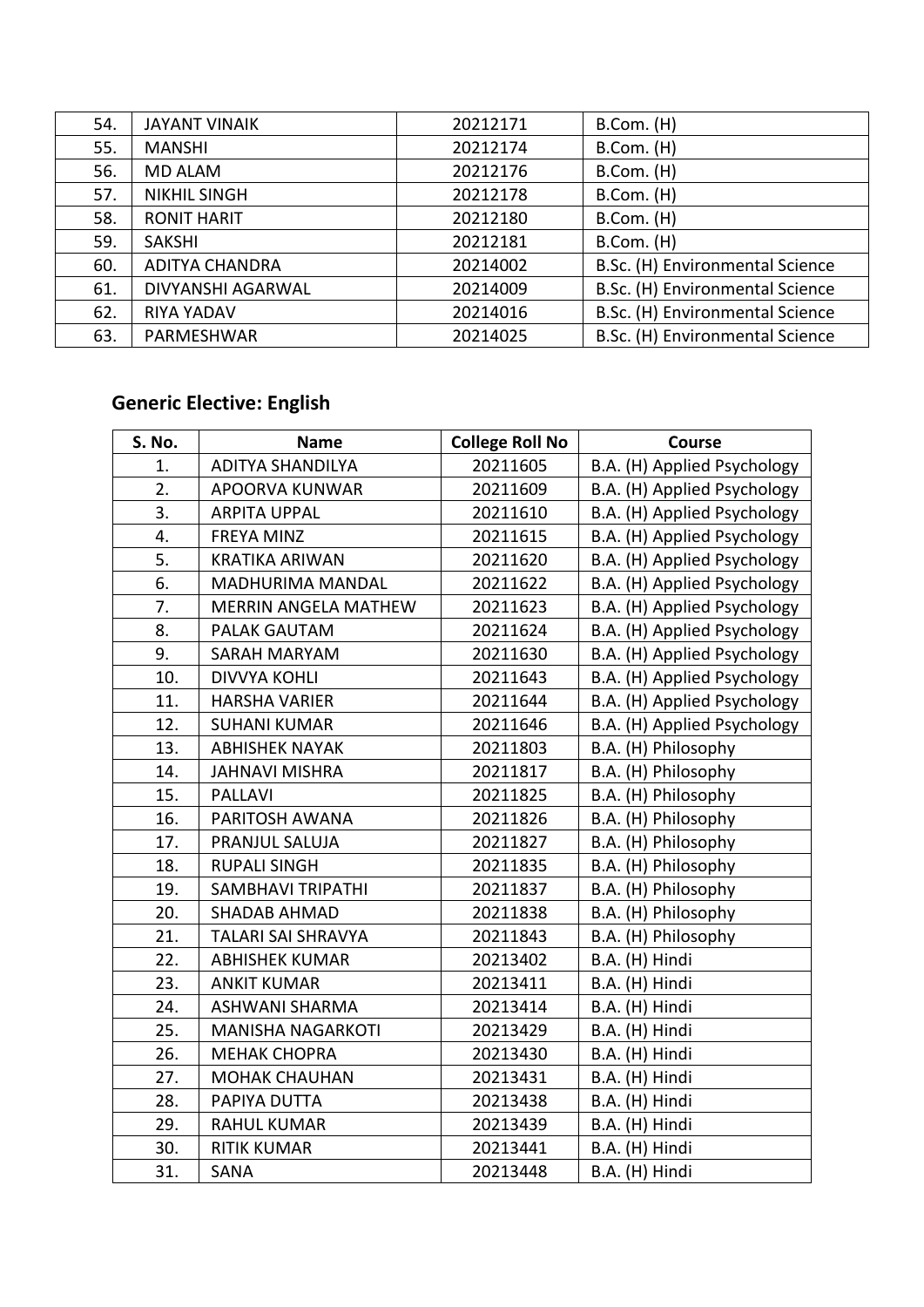| 32. | <b>SMRITI KUMARI</b>        | 20213453 | B.A. (H) Hindi             |
|-----|-----------------------------|----------|----------------------------|
| 33. | <b>SWATI SHARMA</b>         | 20213455 | B.A. (H) Hindi             |
| 34. | <b>VISHAL YADAV</b>         | 20213462 | B.A. (H) Hindi             |
| 35. | <b>AKASH YADAV</b>          | 20213808 | B.A. (H) Political Science |
| 36. | ANUSHKA UNIYAL              | 20213813 | B.A. (H) Political Science |
| 37. | <b>ASIN NEGI</b>            | 20213816 | B.A. (H) Political Science |
| 38. | <b>JITENDRA KUMAR YADAV</b> | 20213826 | B.A. (H) Political Science |
| 39. | <b>MANORAMA KESHRI</b>      | 20213831 | B.A. (H) Political Science |
| 40. | POOJA YADAV                 | 20213836 | B.A. (H) Political Science |
| 41. | <b>SWATI KATARIA</b>        | 20213855 | B.A. (H) Political Science |

### **Generic Elective: Hindi**

| <b>S. No.</b> | <b>Name</b>         | <b>College Roll No</b> | <b>Course</b>              |
|---------------|---------------------|------------------------|----------------------------|
|               | DINESH KUMAR SHARMA | 20211812               | B.A. (H) Philosophy        |
| 2.            | <b>RAGHAV KUMAR</b> | 20211830               | B.A. (H) Philosophy        |
|               | SHIFA ALI           | 20213654               | B.A. (H) English           |
|               | <b>AAKASH SONI</b>  | 20213801               | B.A. (H) Political Science |

### **Generic Elective: History**

| S. No. | <b>Name</b>           | <b>College Roll No</b> | Course                      |
|--------|-----------------------|------------------------|-----------------------------|
| 1.     | <b>RITIKA</b>         | 20211629               | B.A. (H) Applied Psychology |
| 2.     | <b>VIKAS SAHU</b>     | 20211649               | B.A. (H) Applied Psychology |
| 3.     | <b>KRITY BARANWAL</b> | 20211821               | B.A. (H) Philosophy         |
| 4.     | <b>KULVEER SINGH</b>  | 20211822               | B.A. (H) Philosophy         |
| 5.     | PUSHPITA PRIYA        | 20211829               | B.A. (H) Philosophy         |
| 6.     | <b>KHUSHI SINGH</b>   | 20213425               | B.A. (H) Hindi              |
| 7.     | <b>MRANAL TIWARI</b>  | 20213433               | B.A. (H) Hindi              |
| 8.     | <b>RUKSAR</b>         | 20213446               | B.A. (H) Hindi              |
| 9.     | <b>SHALINI KUMARI</b> | 20213449               | B.A. (H) Hindi              |
| 10.    | <b>TABREJ ALAM</b>    | 20213457               | B.A. (H) Hindi              |
| 11.    | <b>VANSHIKA</b>       | 20213459               | B.A. (H) Hindi              |
| 12.    | <b>VED PRAKASH</b>    | 20213460               | B.A. (H) Hindi              |
| 13.    | <b>AANYA</b>          | 20213602               | B.A. (H) English            |
| 14.    | <b>KOMAL</b>          | 20213622               | B.A. (H) English            |
| 15.    | <b>SIMRAN</b>         | 20213645               | B.A. (H) English            |
| 16.    | <b>SIMRAN SAYANI</b>  | 20213646               | B.A. (H) English            |
| 17.    | <b>AASHIKA GUPTA</b>  | 20213803               | B.A. (H) Political Science  |
| 18.    | <b>ABHISHEK MEENA</b> | 20213805               | B.A. (H) Political Science  |
| 19.    | <b>ADITYA KISHAN</b>  | 20213806               | B.A. (H) Political Science  |
| 20.    | <b>ADITYA KUMAR</b>   | 20213807               | B.A. (H) Political Science  |
| 21.    | <b>AMAN RAJ</b>       | 20213809               | B.A. (H) Political Science  |
| 22.    | <b>AMAN YADAV</b>     | 20213810               | B.A. (H) Political Science  |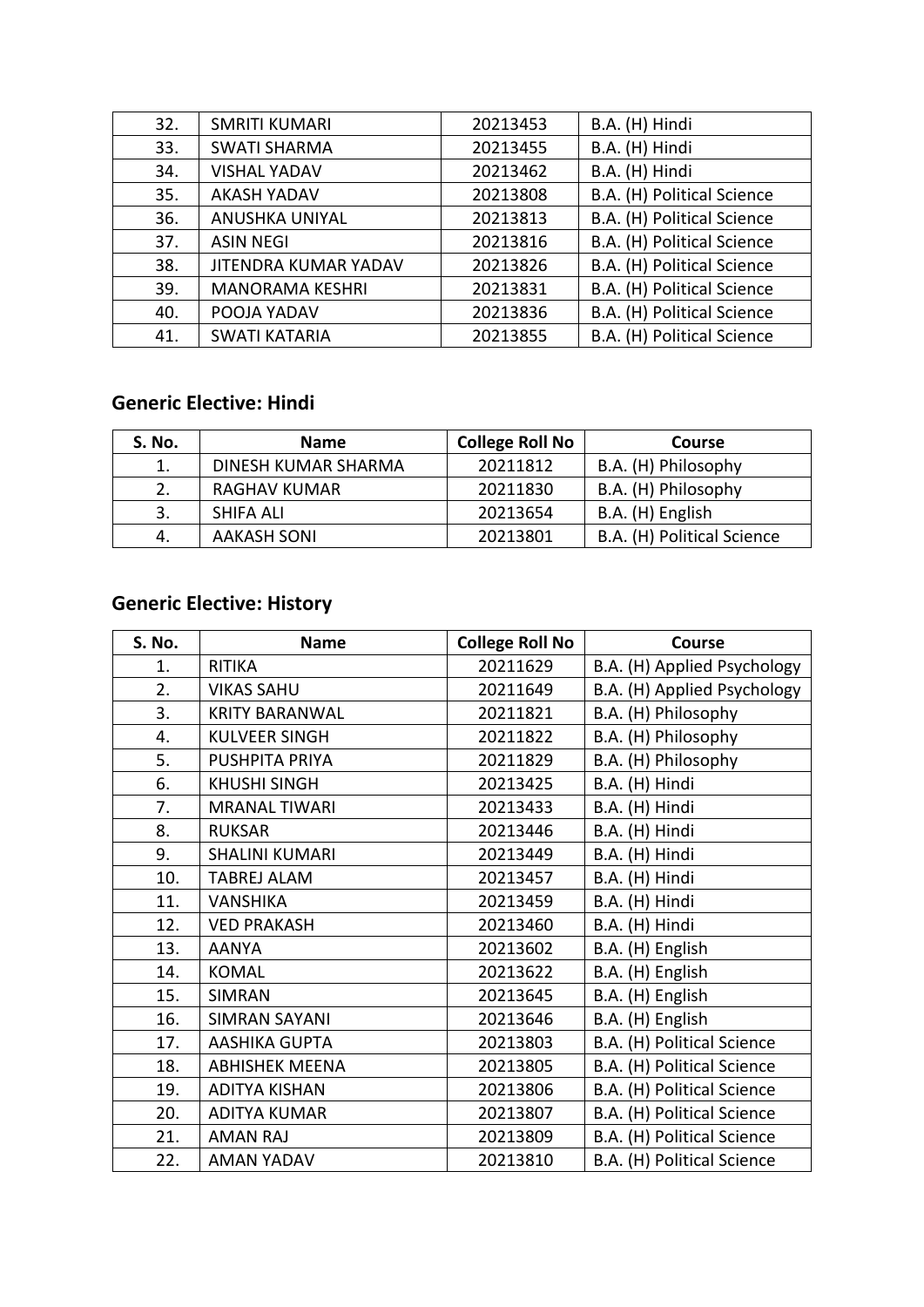| 23. | <b>ANJALI KUMARI</b>         | 20213811 | B.A. (H) Political Science |
|-----|------------------------------|----------|----------------------------|
| 24. | <b>ANKITA</b>                | 20213812 | B.A. (H) Political Science |
| 25. | <b>ASHI SHARMA</b>           | 20213814 | B.A. (H) Political Science |
| 26. | <b>ASHUTOSH VERMA</b>        | 20213815 | B.A. (H) Political Science |
| 27. | <b>CHIBENI ODYUO</b>         | 20213819 | B.A. (H) Political Science |
| 28. | DEEPAK KUMAR SAH             | 20213820 | B.A. (H) Political Science |
| 29. | <b>GAURAV KUMAR</b>          | 20213821 | B.A. (H) Political Science |
| 30. | <b>GAURAV KUMAR</b>          | 20213822 | B.A. (H) Political Science |
| 31. | <b>HIMANSHU GUPTA</b>        | 20213823 | B.A. (H) Political Science |
| 32. | HIMANSHU JOSHI               | 20213824 | B.A. (H) Political Science |
| 33. | <b>KASHISH SEHRAWAT</b>      | 20213827 | B.A. (H) Political Science |
| 34. | <b>KRISHNA NAND TRIPATHI</b> | 20213828 | B.A. (H) Political Science |
| 35. | L MANGGUNHAO KHONGSAI        | 20213829 | B.A. (H) Political Science |
| 36. | <b>MANISHA</b>               | 20213830 | B.A. (H) Political Science |
| 37. | <b>MEHUL KUMAR</b>           | 20213832 | B.A. (H) Political Science |
| 38. | PRAGYA GHIMIRAY CHETTRI      | 20213838 | B.A. (H) Political Science |
| 39. | PRIYA RAWAT                  | 20213840 | B.A. (H) Political Science |
| 40. | PRIYAL CHOUDHARY             | 20213841 | B.A. (H) Political Science |
| 41. | RANA NIRAJ KUMAR             | 20213842 | B.A. (H) Political Science |
| 42. | <b>RIYA SHUKLA</b>           | 20213844 | B.A. (H) Political Science |
| 43. | <b>SACHIN SINGH</b>          | 20213845 | B.A. (H) Political Science |
| 44. | SAKSHI KUMARI                | 20213846 | B.A. (H) Political Science |
| 45. | SHREYA JAISWAL               | 20213848 | B.A. (H) Political Science |
| 46. | SHREYASEE GOSWAMI            | 20213849 | B.A. (H) Political Science |
| 47. | <b>SHUBH</b>                 | 20213850 | B.A. (H) Political Science |
| 48. | <b>SNEHA</b>                 | 20213851 | B.A. (H) Political Science |
| 49. | <b>SUDHANSHU SINGH</b>       | 20213854 | B.A. (H) Political Science |
| 50. | <b>TANYA JAISWAL</b>         | 20213856 | B.A. (H) Political Science |
| 51. | VANDANA                      | 20213858 | B.A. (H) Political Science |
| 52. | VANSHIKA SHARMA              | 20213859 | B.A. (H) Political Science |
| 53. | <b>VARDA JAIN</b>            | 20213860 | B.A. (H) Political Science |
| 54. | <b>VIVEK</b>                 | 20213862 | B.A. (H) Political Science |
| 55. | <b>NITYA VATS</b>            | 20213864 | B.A. (H) Political Science |
| 56. | <b>SWARNIMA SINGH</b>        | 20213865 | B.A. (H) Political Science |
| 57. | <b>CHAKSHIT ROHILLA</b>      | 20213867 | B.A. (H) Political Science |
|     |                              |          |                            |

### **Generic Elective: Management**

| <b>S. No.</b> | <b>Name</b>           | <b>College Roll No</b> | Course                |
|---------------|-----------------------|------------------------|-----------------------|
| 1.            | <b>AKSHANSH BHATT</b> | 20211008               | B.Sc. (H) Mathematics |
| 2.            | <b>DEEPAK</b>         | 20211028               | B.Sc. (H) Mathematics |
| 3.            | <b>JYOTI</b>          | 20211039               | B.Sc. (H) Mathematics |
| 4.            | <b>KASHISH</b>        | 20211044               | B.Sc. (H) Mathematics |
| 5.            | <b>MANAN HANDA</b>    | 20211050               | B.Sc. (H) Mathematics |
| 6.            | SANYAM JUYAL          | 20211070               | B.Sc. (H) Mathematics |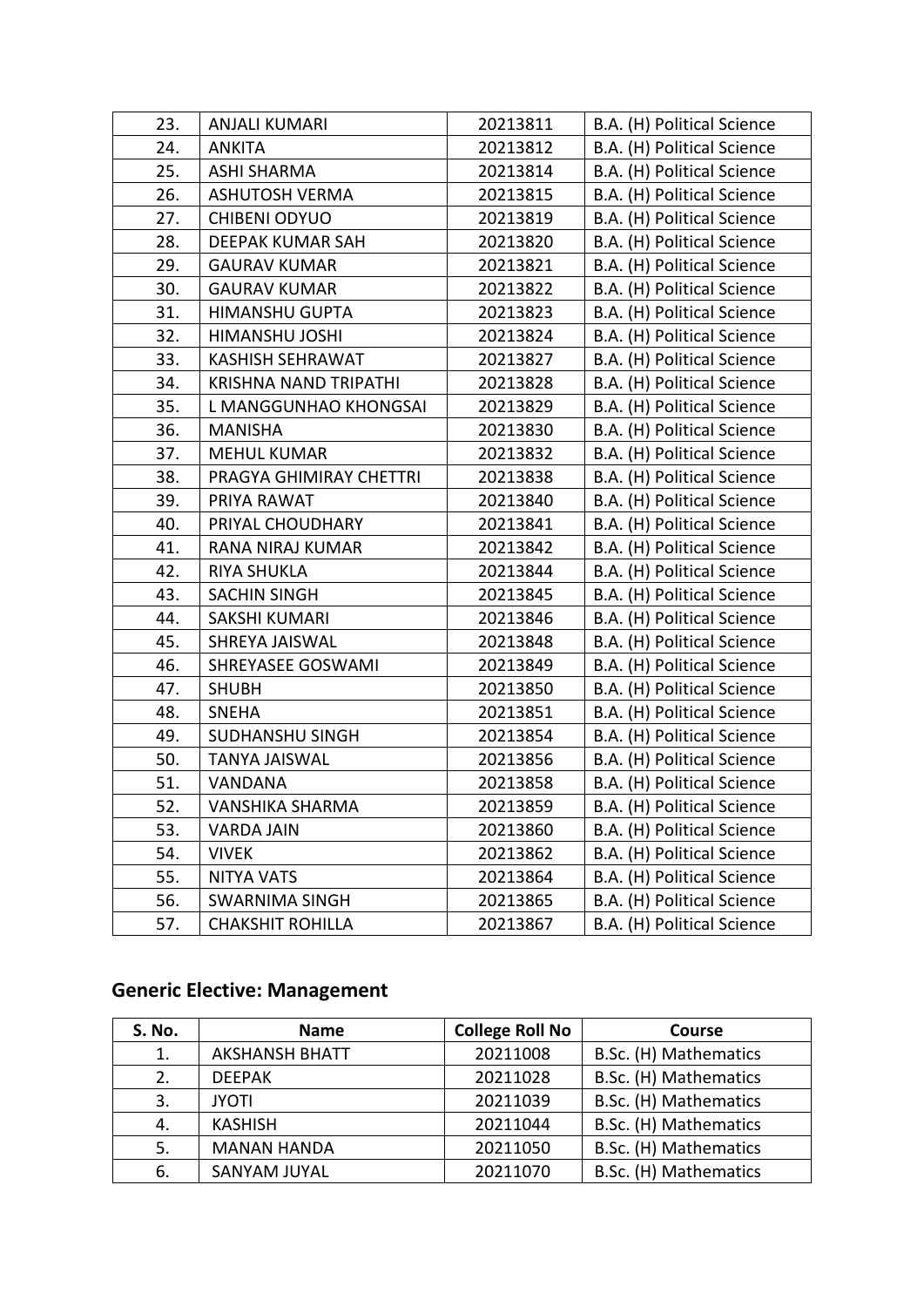| 7.  | <b>ANURAG MUKHERJEE</b>    | 20211406 | B.Sc. (H) Computer Science |
|-----|----------------------------|----------|----------------------------|
| 8.  | <b>BHAWNA GAUTAM</b>       | 20211408 | B.Sc. (H) Computer Science |
| 9.  | <b>DEEPAK SINGH</b>        | 20211409 | B.Sc. (H) Computer Science |
| 10. | <b>ISHIKA JAIN</b>         | 20211418 | B.Sc. (H) Computer Science |
| 11. | <b>JUHI RAI</b>            | 20211420 | B.Sc. (H) Computer Science |
| 12. | <b>KRISHANKANT CHAUHAN</b> | 20211426 | B.Sc. (H) Computer Science |
| 13. | <b>LOKESH</b>              | 20211428 | B.Sc. (H) Computer Science |
| 14. | <b>MRADUL SHARMA</b>       | 20211434 | B.Sc. (H) Computer Science |
| 15. | <b>NAMRA KHAN</b>          | 20211436 | B.Sc. (H) Computer Science |
| 16. | <b>NIKHIL BANSAL</b>       | 20211439 | B.Sc. (H) Computer Science |
| 17. | PUNEET KUMAR VERMA         | 20211446 | B.Sc. (H) Computer Science |
| 18. | RACHIT PARASHAR            | 20211448 | B.Sc. (H) Computer Science |
| 19. | <b>RAHUL CHOPRA</b>        | 20211449 | B.Sc. (H) Computer Science |
| 20. | <b>SHIVANI SAH</b>         | 20211456 | B.Sc. (H) Computer Science |
| 21. | <b>SHUBHAM KUMAR</b>       | 20211458 | B.Sc. (H) Computer Science |
| 22. | <b>TANYA SHARMA</b>        | 20211462 | B.Sc. (H) Computer Science |
| 23. | <b>VIVEK GUPTA</b>         | 20211467 | B.Sc. (H) Computer Science |
| 24. | <b>ASHIT KUMAR</b>         | 20211468 | B.Sc. (H) Computer Science |
| 25. | <b>ANJALI YADAV</b>        | 20212013 | B.Com. (H)                 |
| 26. | <b>ANSHUL GROVER</b>       | 20212015 | $B.Com.$ (H)               |
| 27. | <b>ARUSH MITTAL</b>        | 20212020 | B.Com. (H)                 |
| 28. | <b>DEEPAK YADAV</b>        | 20212032 | B.Com. (H)                 |
| 29. | <b>DHARYA NARULA</b>       | 20212035 | B.Com. (H)                 |
| 30. | <b>DHRUV GUPTA</b>         | 20212036 | B.Com. (H)                 |
| 31. | DIKSHA JATWANI             | 20212037 | B.Com. (H)                 |
| 32. | <b>GAUTAM KAPOOR</b>       | 20212046 | $B.$ Com. $(H)$            |
| 33. | <b>ISHANT YADAV</b>        | 20212054 | B.Com. (H)                 |
| 34. | <b>ISHIKA JAIN</b>         | 20212055 | B.Com. (H)                 |
| 35. | <b>KANAN AGGARWAL</b>      | 20212060 | B.Com. (H)                 |
| 36. | KAVALJEET KAUR             | 20212063 | B.Com. (H)                 |
| 37. | KHUSHI BARANWAL            | 20212064 | B.Com. (H)                 |
| 38. | LAKSHIKA                   | 20212066 | B.Com. (H)                 |
| 39. | <b>MANISH KUMAR</b>        | 20212073 | $B.Com.$ (H)               |
| 40. | MEGHA POPLI                | 20212078 | B.Com. (H)                 |
| 41. | MIHIEKA GUPTA              | 20212080 | $B.Com.$ (H)               |
| 42. | MUSKAN YADAV               | 20212084 | B.Com. (H)                 |
| 43. | <b>NAVEEN</b>              | 20212087 | $B.Com.$ (H)               |
| 44. | <b>NEHA KHANNA</b>         | 20212088 | $B.Com.$ (H)               |
| 45. | NIDHI PANDE                | 20212089 | B.Com. (H)                 |
| 46. | PRERNA DABAS               | 20212095 | $B.Com.$ (H)               |
| 47. | RIYA BANSAL                | 20212110 | B.Com. (H)                 |
| 48. | <b>ROSHAN SHARMA</b>       | 20212112 | $B.Com.$ (H)               |
| 49. | SAHIL ANJNA                | 20212114 | B.Com. (H)                 |
| 50. | SAKSHI AGGARWAL            | 20212115 | B.Com. (H)                 |
| 51. | <b>SANAH SAHNI</b>         | 20212118 | B.Com. (H)                 |
| 52. | SANJANA                    | 20212120 | B.Com. (H)                 |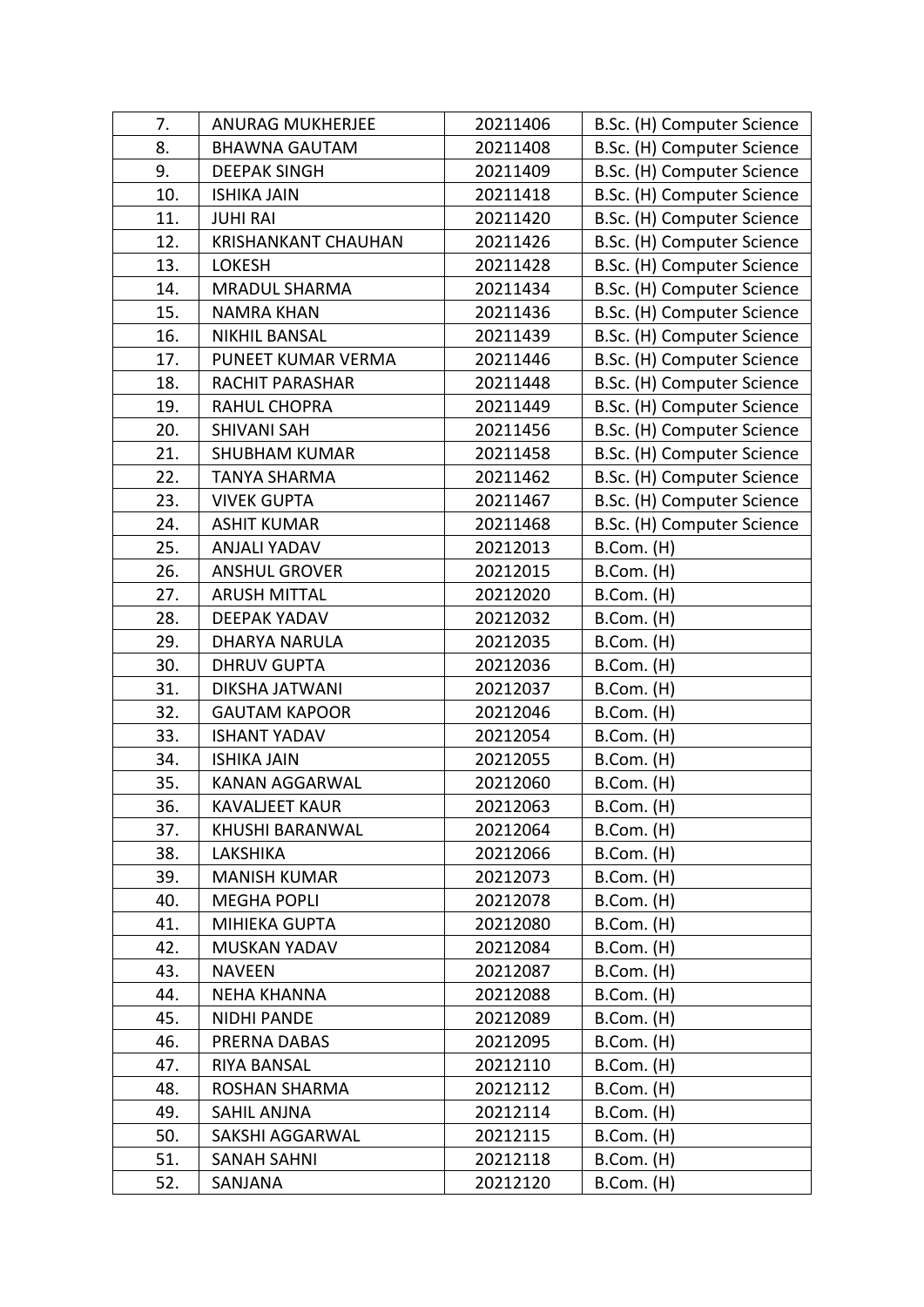| 53. | <b>SANYA SAPRA</b>           | 20212122 | $B.Com.$ (H)       |
|-----|------------------------------|----------|--------------------|
| 54. | SAURABH                      | 20212125 | B.Com. (H)         |
| 55. | <b>SHIVANI SINGH</b>         | 20212128 | $B.Com.$ (H)       |
| 56. | <b>SHUBHAM PAL</b>           | 20212131 | $B.Com.$ (H)       |
| 57. | <b>SMRITI TAKKAR</b>         | 20212134 | B.Com. (H)         |
| 58. | <b>SMRITY MAURYA</b>         | 20212135 | B.Com. (H)         |
| 59. | <b>SNEHI GUNDEV</b>          | 20212137 | B.Com. (H)         |
| 60. | <b>SRISHTI SHARMA</b>        | 20212139 | B.Com. (H)         |
| 61. | <b>SUHANI KUMARI</b>         | 20212141 | B.Com. (H)         |
| 62. | <b>SYNA KAUL</b>             | 20212145 | B.Com. (H)         |
| 63. | <b>TANYA</b>                 | 20212146 | B.Com. (H)         |
| 64. | VANDANA KATARIA              | 20212152 | B.Com. (H)         |
| 65. | <b>VISHAL</b>                | 20212157 | $B.Com.$ (H)       |
| 66. | <b>VIVEK</b>                 | 20212158 | B.Com. (H)         |
| 67. | YASH RAJ ANAND               | 20212159 | B.Com. (H)         |
| 68. | YESHA GUPTA                  | 20212160 | B.Com. (H)         |
| 69. | <b>ARYAMAN SAHAI</b>         | 20212164 | B.Com. (H)         |
| 70. | <b>AVIK SRIVA3AVA</b>        | 20212165 | B.Com. (H)         |
| 71. | <b>DISHANT CHOUDHARY</b>     | 20212167 | $B.Com.$ (H)       |
| 72. | <b>GUNNI</b>                 | 20212168 | B.Com. (H)         |
| 73. | <b>JANVI</b>                 | 20212170 | B.Com. (H)         |
| 74. | <b>KUNAL SINGH</b>           | 20212173 | $B.Com.$ (H)       |
| 75. | <b>MANSI</b>                 | 20212175 | B.Com. (H)         |
| 76. | PRINCE KUMAR                 | 20212179 | B.Com. (H)         |
| 77. | <b>SANJHI CHAPLOT</b>        | 20212182 | B.Com. (H)         |
| 78. | SANNIDHI AGARWAL             | 20212183 | $B.Com.$ (H)       |
| 79. | <b>SRISHTI GUPTA</b>         | 20212184 | $B.Com.$ (H)       |
| 80. | <b>VISHAL KUMAR BHIRYANI</b> | 20212187 | $B.Com.$ (H)       |
| 81. | PRAKASH KUMAR                | 20212189 | B.Com. (H)         |
| 82. | AFRAH NAAYAAB                | 20212901 | B.A. (H) Economics |
| 83. | <b>ALIZA ALVI</b>            | 20212902 | B.A. (H) Economics |
| 84. | <b>ARPITA ARORA</b>          | 20212904 | B.A. (H) Economics |
| 85. | KHUSHI MANCHANDA             | 20212908 | B.A. (H) Economics |
| 86. | <b>LAKSHITA BHATIA</b>       | 20212910 | B.A. (H) Economics |
| 87. | MANYA AHUJA                  | 20212912 | B.A. (H) Economics |
| 88. | <b>NYSA ARORA</b>            | 20212915 | B.A. (H) Economics |
| 89. | RICHA BANDAWALA              | 20212918 | B.A. (H) Economics |
| 90. | <b>SUHANI DUA</b>            | 20212921 | B.A. (H) Economics |
| 91. | <b>SNEHA GUPTA</b>           | 20212926 | B.A. (H) Economics |
|     |                              |          |                    |

### **Generic Elective: Mathematics**

| S. No. | <b>Name</b>      | <b>College Roll No</b> | <b>Course</b>        |
|--------|------------------|------------------------|----------------------|
| ᅩ      | ADITYA KUMAR     | 20211204               | B.Sc. (H) Statistics |
| z.     | <b>BHUPENDER</b> | 20211213               | B.Sc. (H) Statistics |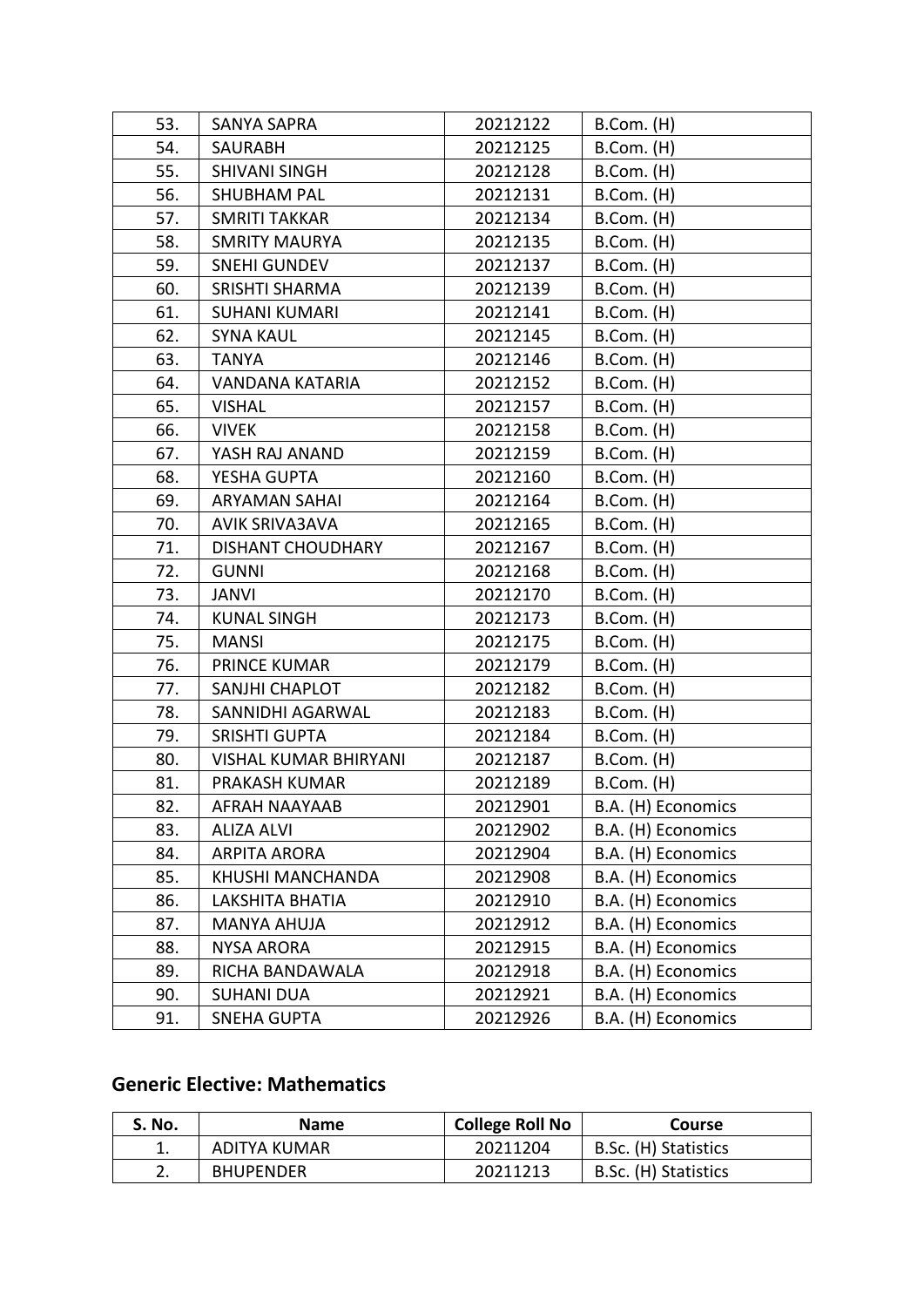| 3.  | <b>DAKSHIKA TIWARI</b>     | 20211214 | B.Sc. (H) Statistics       |
|-----|----------------------------|----------|----------------------------|
| 4.  | <b>DIVISHA SINGH</b>       | 20211216 | B.Sc. (H) Statistics       |
| 5.  | PRIYANSHU GUPTA            | 20211232 | B.Sc. (H) Statistics       |
| 6.  | <b>TIYA FRANCO MANGALY</b> | 20211239 | B.Sc. (H) Statistics       |
| 7.  | <b>VAISHALI</b>            | 20211240 | B.Sc. (H) Statistics       |
| 8.  | <b>SHWETA SHARMA</b>       | 20211245 | B.Sc. (H) Statistics       |
| 9.  | <b>ADITYA KORANGA</b>      | 20211401 | B.Sc. (H) Computer Science |
| 10. | <b>AKIB</b>                | 20211403 | B.Sc. (H) Computer Science |
| 11. | <b>ANJAN</b>               | 20211404 | B.Sc. (H) Computer Science |
| 12. | <b>ANURAG KUMAR</b>        | 20211405 | B.Sc. (H) Computer Science |
| 13. | <b>BASU BHATT</b>          | 20211407 | B.Sc. (H) Computer Science |
| 14. | <b>HARSHIT SAHU</b>        | 20211414 | B.Sc. (H) Computer Science |
| 15. | <b>HEMANT SABLANIA</b>     | 20211415 | B.Sc. (H) Computer Science |
| 16. | JIDHUN.P.P                 | 20211419 | B.Sc. (H) Computer Science |
| 17. | <b>KARTEKAY KAUSHIK</b>    | 20211421 | B.Sc. (H) Computer Science |
| 18. | <b>KARTIK YADAV</b>        | 20211422 | B.Sc. (H) Computer Science |
| 19. | <b>KAUSHIK ROY</b>         | 20211424 | B.Sc. (H) Computer Science |
|     | <b>MANSIMRAT SINGH</b>     |          |                            |
| 20. | <b>MONGA</b>               | 20211429 | B.Sc. (H) Computer Science |
| 21. | <b>MAYANK KUMAR</b>        | 20211430 | B.Sc. (H) Computer Science |
| 22. | <b>MOHD SHAIQ</b>          | 20211432 | B.Sc. (H) Computer Science |
| 23. | <b>MOHIT PARASHAR</b>      | 20211433 | B.Sc. (H) Computer Science |
| 24. | N GYANENDRA SINGH          | 20211435 | B.Sc. (H) Computer Science |
| 25. | <b>NAVEEN KUMAR</b>        | 20211437 | B.Sc. (H) Computer Science |
| 26. | <b>NEERAJ BHATT</b>        | 20211438 | B.Sc. (H) Computer Science |
| 27. | PRAKHAR KHUGSHAL           | 20211441 | B.Sc. (H) Computer Science |
| 28. | <b>PRINCE</b>              | 20211442 | B.Sc. (H) Computer Science |
| 29. | R HARIPRIYA                | 20211447 | B.Sc. (H) Computer Science |
| 30. | <b>RAHUL RAI</b>           | 20211450 | B.Sc. (H) Computer Science |
| 31. | <b>RAVI ROSHAN</b>         | 20211451 | B.Sc. (H) Computer Science |
| 32. | ROHIT KUMAR TIWARI         | 20211452 | B.Sc. (H) Computer Science |
| 33. | <b>SHIVAM TOMAR</b>        | 20211455 | B.Sc. (H) Computer Science |
| 34. | <b>SURAJ BISWAS</b>        | 20211459 | B.Sc. (H) Computer Science |
| 35. | <b>UJJWAL KUMAR</b>        | 20211464 | B.Sc. (H) Computer Science |
| 36. | <b>UPLAKSH TYAGI</b>       | 20211465 | B.Sc. (H) Computer Science |
| 37. | <b>VISHAL</b>              | 20211466 | B.Sc. (H) Computer Science |
| 38. | <b>AJAY KUMAR</b>          | 20212008 | $B.Com.$ (H)               |
| 39. | <b>AKANSHA TANWAR</b>      | 20212009 | $B.Com.$ (H)               |
| 40. | <b>AYUSH</b>               | 20212023 | $B.Com.$ (H)               |
| 41. | <b>AYUSH AGARWAL</b>       | 20212024 | $B.$ Com. $(H)$            |
|     |                            |          |                            |
| 42. | <b>DIVESH SAINI</b>        | 20212041 | $B.Com.$ (H)               |
| 43. | <b>GITANJALI DOGRA</b>     | 20212047 | B.Com. (H)                 |
| 44. | <b>LOVE SANGHI</b>         | 20212068 | B.Com. (H)                 |
| 45. | PRIYANKA KUMARI            | 20212098 | B.Com. (H)                 |
| 46. | <b>RAJEEV SEN</b>          | 20212103 | B.Com. (H)                 |
| 47. | <b>SACHIN</b>              | 20212113 | B.Com. (H)                 |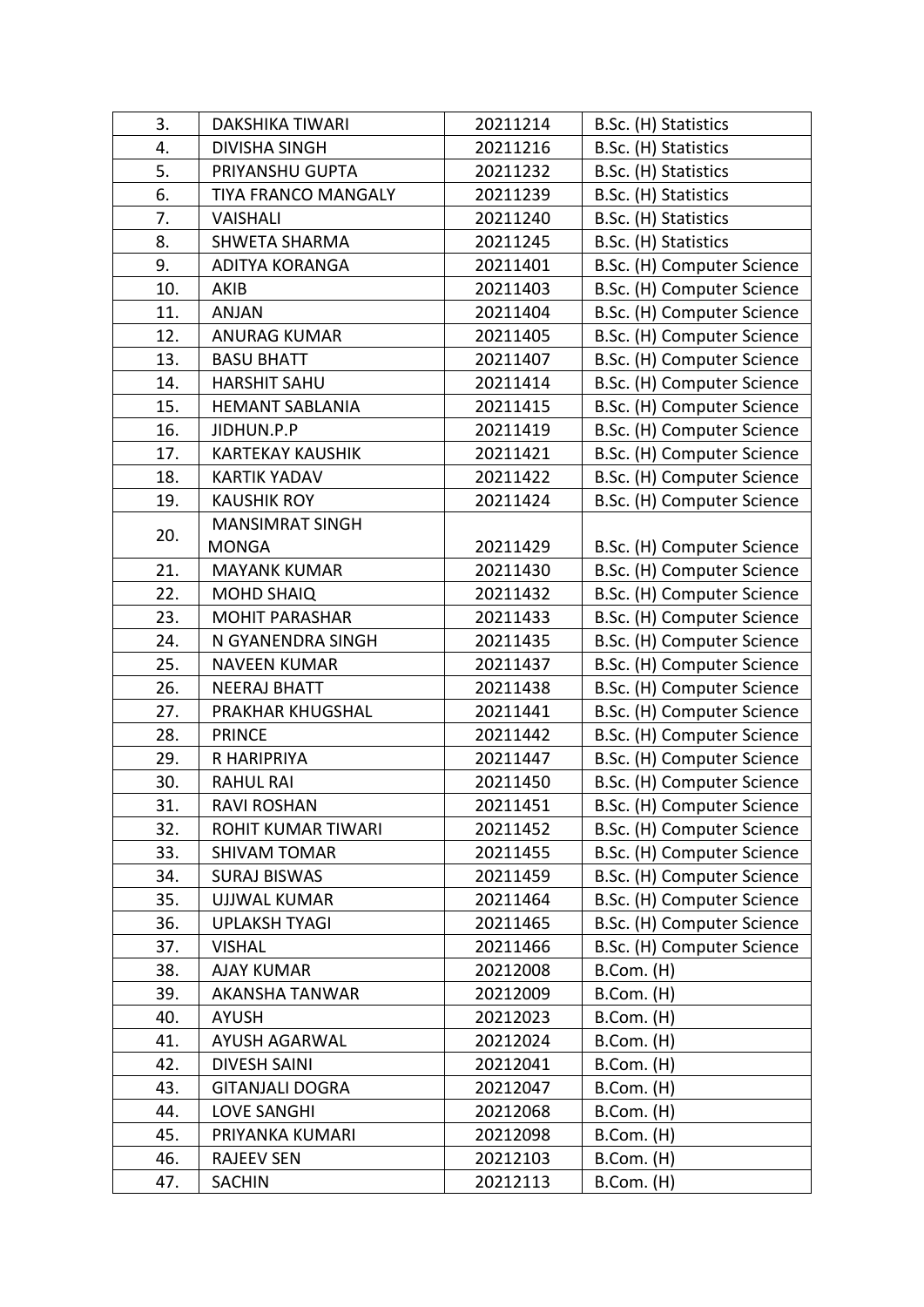| 48. | SHEETAL RAWAT        | 20212127 | $B.Com.$ (H)       |
|-----|----------------------|----------|--------------------|
| 49. | SIDDHANT KHORWAL     | 20212132 | B.Com. (H)         |
| 50. | SWATI DAYAL          | 20212144 | $B.Com.$ (H)       |
| 51. | <b>VARSHA SHUKLA</b> | 20212154 | $B.$ Com. $(H)$    |
| 52. | PRIYA YADAV          | 20212917 | B.A. (H) Economics |

# **Generic Elective: Philosophy**

| S. No. | <b>Name</b>           | <b>College Roll No</b> | <b>Course</b>               |
|--------|-----------------------|------------------------|-----------------------------|
| 1.     | <b>AYUSHI VIRAT</b>   | 20211613               | B.A. (H) Applied Psychology |
| 2.     | <b>DHRUV KAYESTH</b>  | 20211614               | B.A. (H) Applied Psychology |
| 3.     | <b>LAKSHYAA SONI</b>  | 20211621               | B.A. (H) Applied Psychology |
| 4.     | PRATHAM JAIN          | 20211626               | B.A. (H) Applied Psychology |
| 5.     | <b>RIDDHI GUPTA</b>   | 20211627               | B.A. (H) Applied Psychology |
| 6.     | <b>SEZAL VERMA</b>    | 20211631               | B.A. (H) Applied Psychology |
| 7.     | <b>SHIRSH BHATI</b>   | 20211633               | B.A. (H) Applied Psychology |
| 8.     | <b>VIBHUTI SALUJA</b> | 20211638               | B.A. (H) Applied Psychology |
| 9.     | <b>VIPASHA BAGGA</b>  | 20211639               | B.A. (H) Applied Psychology |
| 10.    | ANANYA BHARDWAJ       | 20211640               | B.A. (H) Applied Psychology |
| 11.    | <b>UDITA KALRA</b>    | 20211648               | B.A. (H) Applied Psychology |
| 12.    | <b>JYOTI PAL</b>      | 20213421               | B.A. (H) Hindi              |
| 13.    | <b>ANKUR VAISHNAV</b> | 20213606               | B.A. (H) English            |
| 14.    | <b>SARA AABDI</b>     | 20213640               | B.A. (H) English            |
| 15.    | <b>BEDEHI</b>         | 20213655               | B.A. (H) English            |

### **Generic Elective: Political Science**

| S. No. | <b>Name</b>             | <b>College Roll No</b> | <b>Course</b>               |
|--------|-------------------------|------------------------|-----------------------------|
| 1.     | AADHYAA KANT            | 20211601               | B.A. (H) Applied Psychology |
| 2.     | AADITHYA BALACHANDRAN   | 20211602               | B.A. (H) Applied Psychology |
| 3.     | ABHILIPSA MAHAPATRA     | 20211604               | B.A. (H) Applied Psychology |
| 4.     | <b>ATUL KUMAR</b>       | 20211611               | B.A. (H) Applied Psychology |
| 5.     | <b>AYUSH SAINI</b>      | 20211612               | B.A. (H) Applied Psychology |
| 6.     | RISHIKA MAHANTA         | 20211628               | B.A. (H) Applied Psychology |
| 7.     | <b>SIMRAN FARTYAL</b>   | 20211634               | B.A. (H) Applied Psychology |
| 8.     | <b>AYUSHI SINGH</b>     | 20211642               | B.A. (H) Applied Psychology |
| 9.     | <b>AMIT KUMAR SINGH</b> | 20211804               | B.A. (H) Philosophy         |
| 10.    | ANJALI                  | 20211808               | B.A. (H) Philosophy         |
| 11.    | <b>ANUSHKA GIRI</b>     | 20211810               | B.A. (H) Philosophy         |
| 12.    | <b>GAURAV YADAV</b>     | 20211815               | B.A. (H) Philosophy         |
| 13.    | <b>JYOTI KUMARI</b>     | 20211818               | B.A. (H) Philosophy         |
| 14.    | RAHUL TULSIDAS ANKAM    | 20211831               | B.A. (H) Philosophy         |
| 15.    | RAJA ABHIMANYU          | 20211832               | B.A. (H) Philosophy         |
| 16.    | <b>RONIT BANERJEE</b>   | 20211833               | B.A. (H) Philosophy         |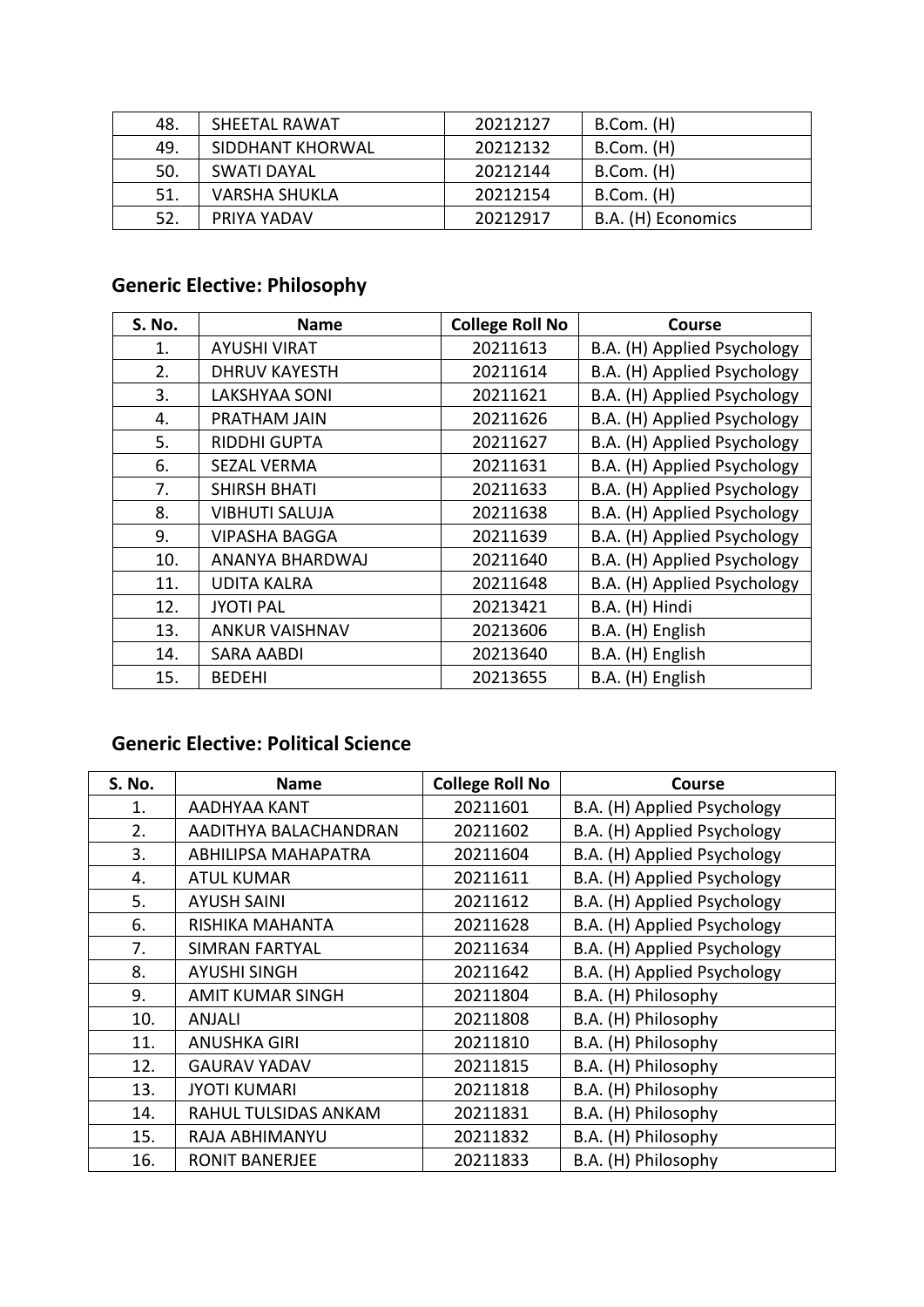| 17. | <b>SAMAR KHAN</b>           | 20211836 | B.A. (H) Philosophy |
|-----|-----------------------------|----------|---------------------|
| 18. | <b>SURYAM SUDHIR SARRAF</b> | 20211842 | B.A. (H) Philosophy |
| 19. | <b>VANSH SHARMA</b>         | 20211845 | B.A. (H) Philosophy |
| 20. | YUVRAJ SINGH CHARAN         | 20211848 | B.A. (H) Philosophy |
| 21. | K MALSAWMTLUANGA            | 20211850 | B.A. (H) Philosophy |
| 22. | YASHI                       | 20211852 | B.A. (H) Philosophy |
| 23. | <b>AARTI</b>                | 20213401 | B.A. (H) Hindi      |
| 24. | <b>ABHISHEK KUSHWAHA</b>    | 20213403 | B.A. (H) Hindi      |
| 25. | <b>ADARSH SHUKLA</b>        | 20213404 | B.A. (H) Hindi      |
| 26. | <b>AMARNATH</b>             | 20213405 | B.A. (H) Hindi      |
| 27. | AMIT                        | 20213406 | B.A. (H) Hindi      |
| 28. | <b>AMIT KUMAR</b>           | 20213407 | B.A. (H) Hindi      |
| 29. | <b>ANEES PATHAK</b>         | 20213408 | B.A. (H) Hindi      |
| 30. | <b>ANJALI MAHTO</b>         | 20213409 | B.A. (H) Hindi      |
| 31. | <b>ANKIT KUMAR</b>          | 20213410 | B.A. (H) Hindi      |
| 32. | <b>ANSHU KUMARI</b>         | 20213412 | B.A. (H) Hindi      |
| 33. | <b>ARYAN SINGH</b>          | 20213413 | B.A. (H) Hindi      |
| 34. | <b>AYUSH</b>                | 20213415 | B.A. (H) Hindi      |
| 35. | <b>BADAL</b>                | 20213416 | B.A. (H) Hindi      |
|     | CHANDRAPRAKASH              |          |                     |
| 36. | <b>TANDAN</b>               | 20213417 | B.A. (H) Hindi      |
| 37. | <b>DEEPTI</b>               | 20213418 | B.A. (H) Hindi      |
| 38. | <b>GAJENDER</b>             | 20213419 | B.A. (H) Hindi      |
| 39. | <b>HARSH BINDAL</b>         | 20213420 | B.A. (H) Hindi      |
| 40. | <b>KAPIL</b>                | 20213422 | B.A. (H) Hindi      |
| 41. | <b>KASAK GAUTAM</b>         | 20213423 | B.A. (H) Hindi      |
| 42. | KHUSHBOO MANDAL             | 20213424 | B.A. (H) Hindi      |
| 43. | <b>KHUSHI KUMARI</b>        | 20213426 | B.A. (H) Hindi      |
| 44. | <b>MADA RAM</b>             | 20213427 | B.A. (H) Hindi      |
| 45. | <b>MAHESH SINGH</b>         | 20213428 | B.A. (H) Hindi      |
| 46. | <b>MOHIT KUMAR</b>          | 20213432 | B.A. (H) Hindi      |
| 47. | NANDAN KUMAR JHA            | 20213434 | B.A. (H) Hindi      |
| 48. | <b>NANDANI KUMARI</b>       | 20213435 | B.A. (H) Hindi      |
| 49. | NANDINI MISHRA              | 20213436 | B.A. (H) Hindi      |
| 50. | <b>NIKHIL</b>               | 20213437 | B.A. (H) Hindi      |
| 51. | RAHUL SINGH                 | 20213440 | B.A. (H) Hindi      |
| 52. | RIYA CHAUDHARY              | 20213442 | B.A. (H) Hindi      |
| 53. | <b>ROHIT</b>                | 20213443 | B.A. (H) Hindi      |
| 54. | <b>ROSHAN KUMAR</b>         | 20213444 | B.A. (H) Hindi      |
| 55. | <b>RUKHSAR</b>              | 20213445 | B.A. (H) Hindi      |
| 56. | SAJIYA                      | 20213447 | B.A. (H) Hindi      |
| 57. | SHOURYA CHOUDHARY           | 20213451 | B.A. (H) Hindi      |
| 58. | SHWETA                      | 20213452 | B.A. (H) Hindi      |
| 59. | SONIYA                      | 20213454 | B.A. (H) Hindi      |
| 60. | <b>TEERATH</b>              | 20213458 | B.A. (H) Hindi      |
| 61. | <b>VIKAS KUMAR</b>          | 20213461 | B.A. (H) Hindi      |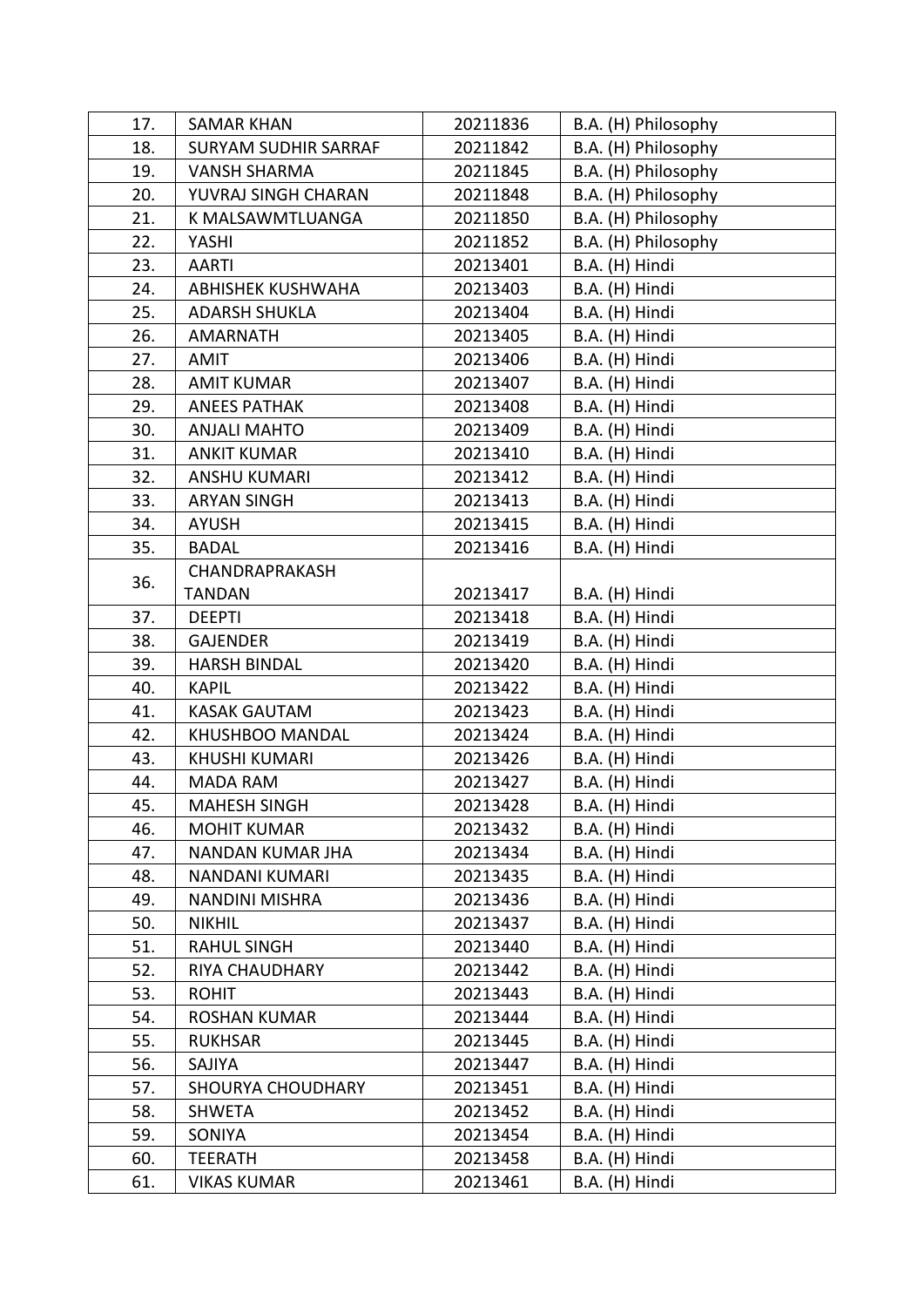| 62. | <b>VIVEK KUMAR</b>     | 20213463 | B.A. (H) Hindi                  |
|-----|------------------------|----------|---------------------------------|
| 63. | YASH JANMEJAY          | 20213464 | B.A. (H) Hindi                  |
| 64. | <b>NAVEEN GAHLOT</b>   | 20213465 | B.A. (H) Hindi                  |
| 65. | <b>AASTHA RATHORE</b>  | 20213601 | B.A. (H) English                |
| 66. | <b>AMULYA GUPTA</b>    | 20213604 | B.A. (H) English                |
| 67. | <b>ANAM</b>            | 20213605 | B.A. (H) English                |
| 68. | <b>ASHWINI SINGH</b>   | 20213608 | B.A. (H) English                |
| 69. | <b>DEWANKSHI AHUJA</b> | 20213612 | B.A. (H) English                |
| 70. | <b>GARIMA</b>          | 20213613 | B.A. (H) English                |
| 71. | <b>GAURAV KUMAR</b>    | 20213614 | B.A. (H) English                |
| 72. | <b>GULRUKH</b>         | 20213615 | B.A. (H) English                |
| 73. | <b>JIYA</b>            | 20213617 | B.A. (H) English                |
| 74. | <b>KHUSHI RAJ</b>      | 20213619 | B.A. (H) English                |
| 75. | <b>MONIKA PAL</b>      | 20213624 | B.A. (H) English                |
| 76. | <b>MUKTI HALDER</b>    | 20213625 | B.A. (H) English                |
| 77. | MUNAZZAH NASIR         | 20213626 | B.A. (H) English                |
| 78. | <b>MUSKAN</b>          | 20213627 | B.A. (H) English                |
| 79. | <b>NAVYA SETHI</b>     | 20213628 | B.A. (H) English                |
| 80. | PRIYANKA RAJ           | 20213630 | B.A. (H) English                |
| 81. | <b>ROHAN RAJOURIA</b>  | 20213634 | B.A. (H) English                |
| 82. | <b>SAGAR KHUNTE</b>    | 20213637 | B.A. (H) English                |
| 83. | <b>SATISH KUMAR</b>    | 20213641 | B.A. (H) English                |
| 84. | <b>SHWETA YADAV</b>    | 20213644 | B.A. (H) English                |
| 85. | <b>WASIFUR RAHAMAN</b> | 20213650 | B.A. (H) English                |
| 86. | <b>ABHINAV RAWAT</b>   | 20213651 | B.A. (H) English                |
| 87. | HIMANSHU KUMAR         | 20213652 | B.A. (H) English                |
| 88. | PRATISHTHA JANTWAL     | 20214014 | B.Sc. (H) Environmental Science |
| 89. | <b>SHREYA</b>          | 20214018 | B.Sc. (H) Environmental Science |

#### **Generic Elective: Statistics**

| S. No. | <b>Name</b>            | <b>College Roll No</b> | <b>Course</b>         |
|--------|------------------------|------------------------|-----------------------|
| 1.     | <b>ASTHA JOSHI</b>     | 20211001               | B.Sc. (H) Mathematics |
| 2.     | <b>ABHAVYA MISHRA</b>  | 20211002               | B.Sc. (H) Mathematics |
| 3.     | <b>ABHINAV BUDANIA</b> | 20211004               | B.Sc. (H) Mathematics |
| 4.     | <b>ABHISHEK SINGH</b>  | 20211005               | B.Sc. (H) Mathematics |
| 5.     | <b>ACHAL SINGHAL</b>   | 20211006               | B.Sc. (H) Mathematics |
| 6.     | <b>AKSHITA GARG</b>    | 20211010               | B.Sc. (H) Mathematics |
| 7.     | <b>AMAN</b>            | 20211011               | B.Sc. (H) Mathematics |
| 8.     | <b>ANURAG</b>          | 20211017               | B.Sc. (H) Mathematics |
| 9.     | <b>AVANTIKA DIXIT</b>  | 20211020               | B.Sc. (H) Mathematics |
| 10.    | CHANDRABHANU DANU      | 20211024               | B.Sc. (H) Mathematics |
| 11.    | <b>CHETNA GUPTA</b>    | 20211025               | B.Sc. (H) Mathematics |
| 12.    | <b>CHHAVI GARG</b>     | 20211026               | B.Sc. (H) Mathematics |
| 13.    | <b>DEEPAK</b>          | 20211027               | B.Sc. (H) Mathematics |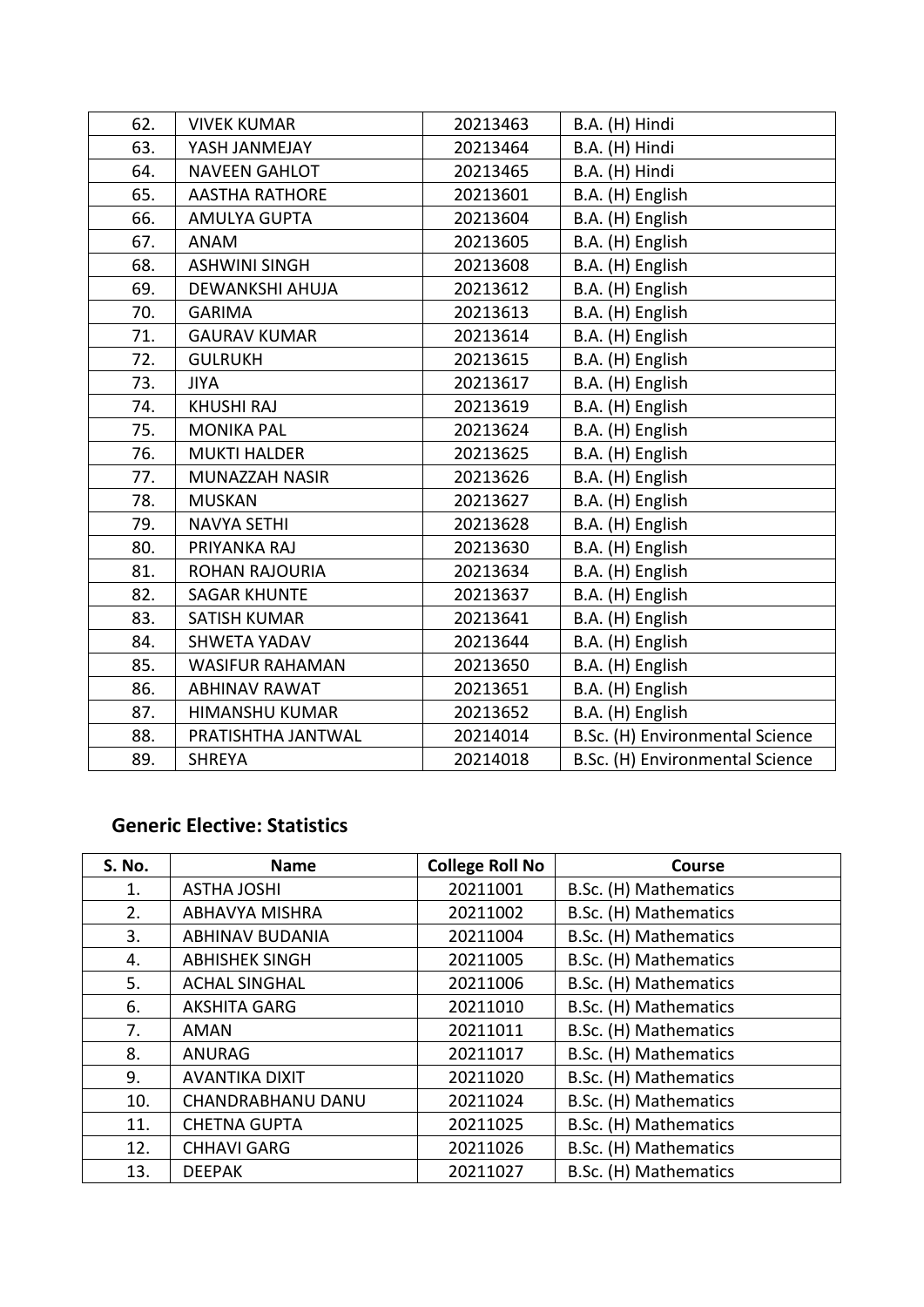| 14. | <b>DEEPJYOTI PAUL</b>   | 20211030 | B.Sc. (H) Mathematics      |
|-----|-------------------------|----------|----------------------------|
| 15. | <b>DEVRAJ</b>           | 20211032 | B.Sc. (H) Mathematics      |
| 16. | <b>HARSH BHARDWAJ</b>   | 20211036 | B.Sc. (H) Mathematics      |
| 17. | <b>ISHITA</b>           | 20211038 | B.Sc. (H) Mathematics      |
| 18. | <b>KALYAN SINGH</b>     | 20211041 | B.Sc. (H) Mathematics      |
| 19. | KANISHKA BALWANI        | 20211042 | B.Sc. (H) Mathematics      |
| 20. | <b>MUDIT SAPRA</b>      | 20211054 | B.Sc. (H) Mathematics      |
| 21. | PARTH CHAUHAN           | 20211058 | B.Sc. (H) Mathematics      |
| 22. | PARTH PARASHAR          | 20211059 | B.Sc. (H) Mathematics      |
| 23. | <b>RAJAT MALWA</b>      | 20211064 | B.Sc. (H) Mathematics      |
| 24. | RITIK DIXIT             | 20211066 | B.Sc. (H) Mathematics      |
| 25. | <b>SAMEER GUPTA</b>     | 20211069 | B.Sc. (H) Mathematics      |
| 26. | <b>SHIVAM CHAND</b>     | 20211072 | B.Sc. (H) Mathematics      |
| 27. | SHREYA JUYAL            | 20211075 | B.Sc. (H) Mathematics      |
| 28. | <b>SHREYA SHARMA</b>    | 20211076 | B.Sc. (H) Mathematics      |
| 29. | <b>SHREYA WARRIER</b>   | 20211077 | B.Sc. (H) Mathematics      |
| 30. | <b>SHUBHAM</b>          | 20211078 | B.Sc. (H) Mathematics      |
| 31. | <b>TANNU GARG</b>       | 20211085 | B.Sc. (H) Mathematics      |
| 32. | <b>VINOD KUMAR SONI</b> | 20211090 | B.Sc. (H) Mathematics      |
| 33. | YASH RASTOGI            | 20211091 | B.Sc. (H) Mathematics      |
| 34. | <b>AISHITA SHARMA</b>   | 20211402 | B.Sc. (H) Computer Science |
| 35. | <b>DHRUV BADAYA</b>     | 20211411 | B.Sc. (H) Computer Science |
| 36. | <b>HARDIK GERA</b>      | 20211413 | B.Sc. (H) Computer Science |
| 37. | <b>HIMANSHI</b>         | 20211416 | B.Sc. (H) Computer Science |
| 38. | <b>KASHISH</b>          | 20211423 | B.Sc. (H) Computer Science |
| 39. | <b>KHUSHI</b>           | 20211425 | B.Sc. (H) Computer Science |
| 40. | <b>KUNDAN</b>           | 20211427 | B.Sc. (H) Computer Science |
| 41. | <b>MEGHNA BISHT</b>     | 20211431 | B.Sc. (H) Computer Science |
| 42. | <b>NISHTHA</b>          | 20211440 | B.Sc. (H) Computer Science |
| 43. | PRISHA DHAKRE           | 20211443 | B.Sc. (H) Computer Science |
| 44. | PRIYANKA KISKU          | 20211445 | B.Sc. (H) Computer Science |
| 45. | <b>SHIVAM GUPTA</b>     | 20211454 | B.Sc. (H) Computer Science |
| 46. | <b>SHREYA</b>           | 20211457 | B.Sc. (H) Computer Science |
| 47. | <b>TANAY JORIHAR</b>    | 20211460 | B.Sc. (H) Computer Science |
| 48. | <b>TANU KAUSHIK</b>     | 20211461 | B.Sc. (H) Computer Science |
| 49. | YASHASVI RAJANI         | 20211470 | B.Sc. (H) Computer Science |
| 50. | <b>ABHISHEK SHARMA</b>  | 20212007 | B.Com. (H)                 |
| 51. | MALAVIKA SIKKA          | 20212071 | B.Com. (H)                 |
| 52. | NIKHIL KUKREJA          | 20212090 | B.Com. (H)                 |
| 53. | PRIYANJALI SAINI        | 20212097 | B.Com. (H)                 |
| 54. | <b>SHANTANU SHARMA</b>  | 20212126 | B.Com. (H)                 |
| 55. | <b>SUHANI KATARIA</b>   | 20212140 | $B.$ Com. $(H)$            |
| 56. | <b>TANZEEM KHAN</b>     | 20212147 | B.Com. (H)                 |
| 57. | N SHRIKOTHAI            | 20212177 | B.Com. (H)                 |
| 58. | <b>JAYA MALIK</b>       | 20212907 | B.A. (H) Economics         |
| 59. | <b>MANSI SHARMA</b>     | 20212911 | B.A. (H) Economics         |